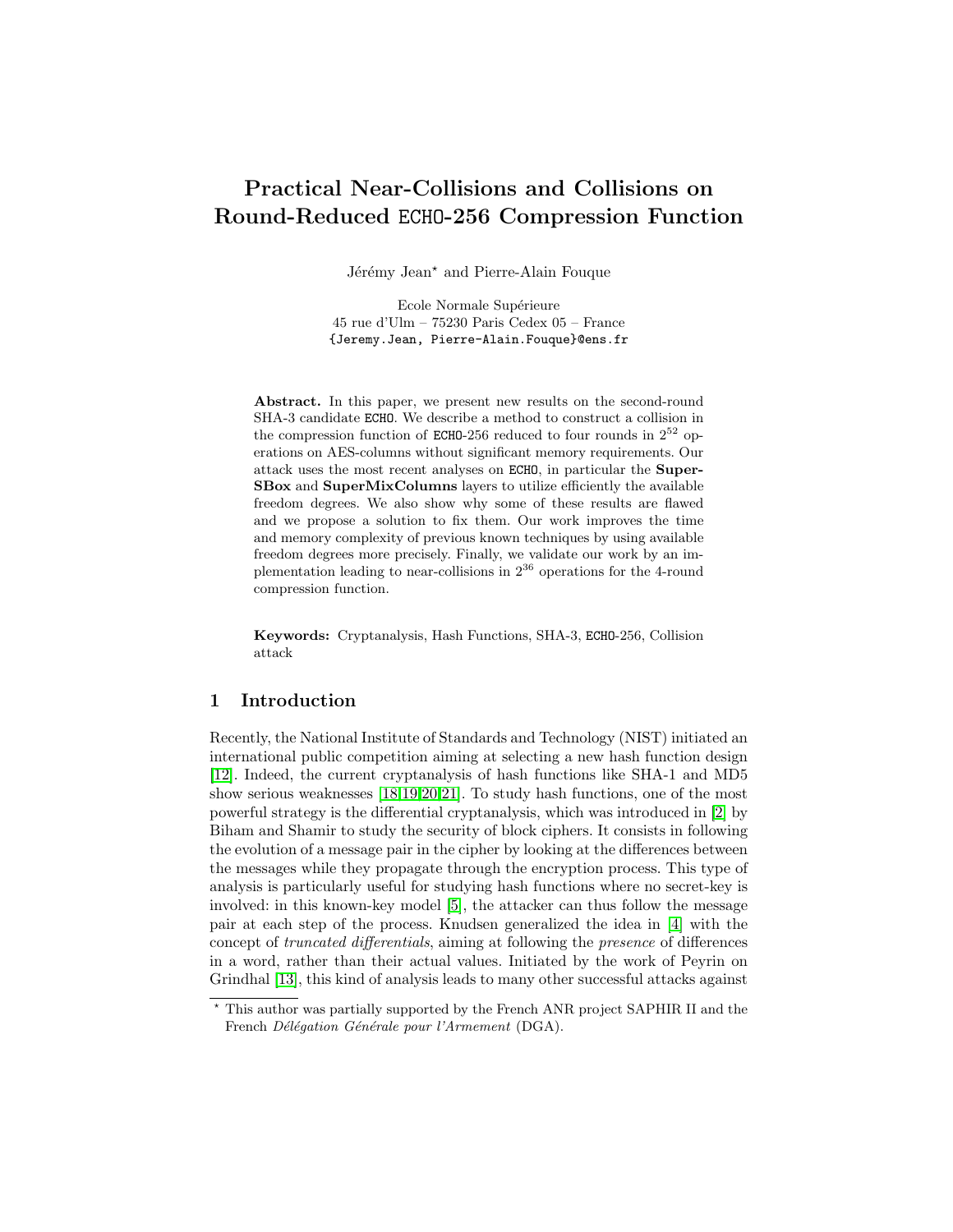block ciphers and hash functions, in particular those based on the AES  $[6,10]$  $[6,10]$ like ECHO. For the AES, since all differences are equivalent, only their presence matters.

Thanks to the SHA-3 contest, new kinds of attacks for AES-based permutations have been suggested in the past few years, in particular the rebound attack [\[10\]](#page-19-6) and the start-from-the-middle attack [\[9\]](#page-19-7). In both cases, the novelty is to start searching for a message pair conforming to a given differential path in the middle of the trail. Doing so, we have the freedom of choosing values and differences where they can reduce greatly the overall cost of the trail.

The rebound technique uses these degrees of freedom to fulfill the most expensive part of the trail at very low average complexity whereas the remaining of the path is verified probabilistically. The number of controlled rounds in that case can not exceed two rounds. The start-from-the-middle technique improves the rebound attack in the sense that it uses the independence in the search process as much as possible. Consequently, it extends the number of controlled rounds to three, without any extra time.

In the present case of  $ECHO$ , Schläffer uses in [\[17\]](#page-19-8) the idea of multiple inbound phases on two different parts of the whole path. Similar techniques have been introduced on Whirlpool [\[6\]](#page-19-5) and on the SHA-3 proposal LANE [\[8\]](#page-19-9). In comparison to the rebound or the start-from-the-middle techniques, we are not limited to a controlled part located in the middle of the path. In the end, the partial message pairs are merged using remaining degrees of freedom. Schläffer's nice attacks permute some linear transformations of the ECHO round function to introduce the SuperMixColumns layer, which relies on a large matrix presenting nonoptimal diffusion properties. It thus allows to build sparser truncated differential. In this paper, we show that the latest analyses of ECHO made by Schläffer fail with high probability at some point of the merging process: the attacks actually succeed with probability  $2^{-128}$ . Nevertheless, we suggest an attack using degrees of freedom slightly differently to construct collisions and near-collisions in the compression function of ECHO-256 reduced to four rounds.

Our new techniques improve the rebound attack by using freedom degrees more precisely to get and solve systems of linear equations in order to reduce the overall time and memory complexity. We also describe a similar method as the one described by Sasaki et al. in [\[16\]](#page-19-10) to efficiently find a message pair conforming to a truncated differential through the SuperSBox when not all input or output bytes are active. Both new techniques allow to repair some of the Schläffer's results to construct collisions in the compression function of ECHO-256. To check the validity of our work, we implement the attack to get a semi-free-start near-collisions in  $2^{36}$  computations. That is, a chaining value h and a message pair  $(m, m')$  colliding on 384 bits out of 512 in the compression function f reduced to four rounds:  $f(h, m) =_{384} f(h, m').$ 

We summarize our results in Table [1.](#page-0-0)

The paper is organized as follows. In Section [2,](#page-2-0) we quickly recall the specifications of the ECHO hash function and the permutation used in the AES. In Section [3,](#page-4-0) we describe the differential path we use and present an overview of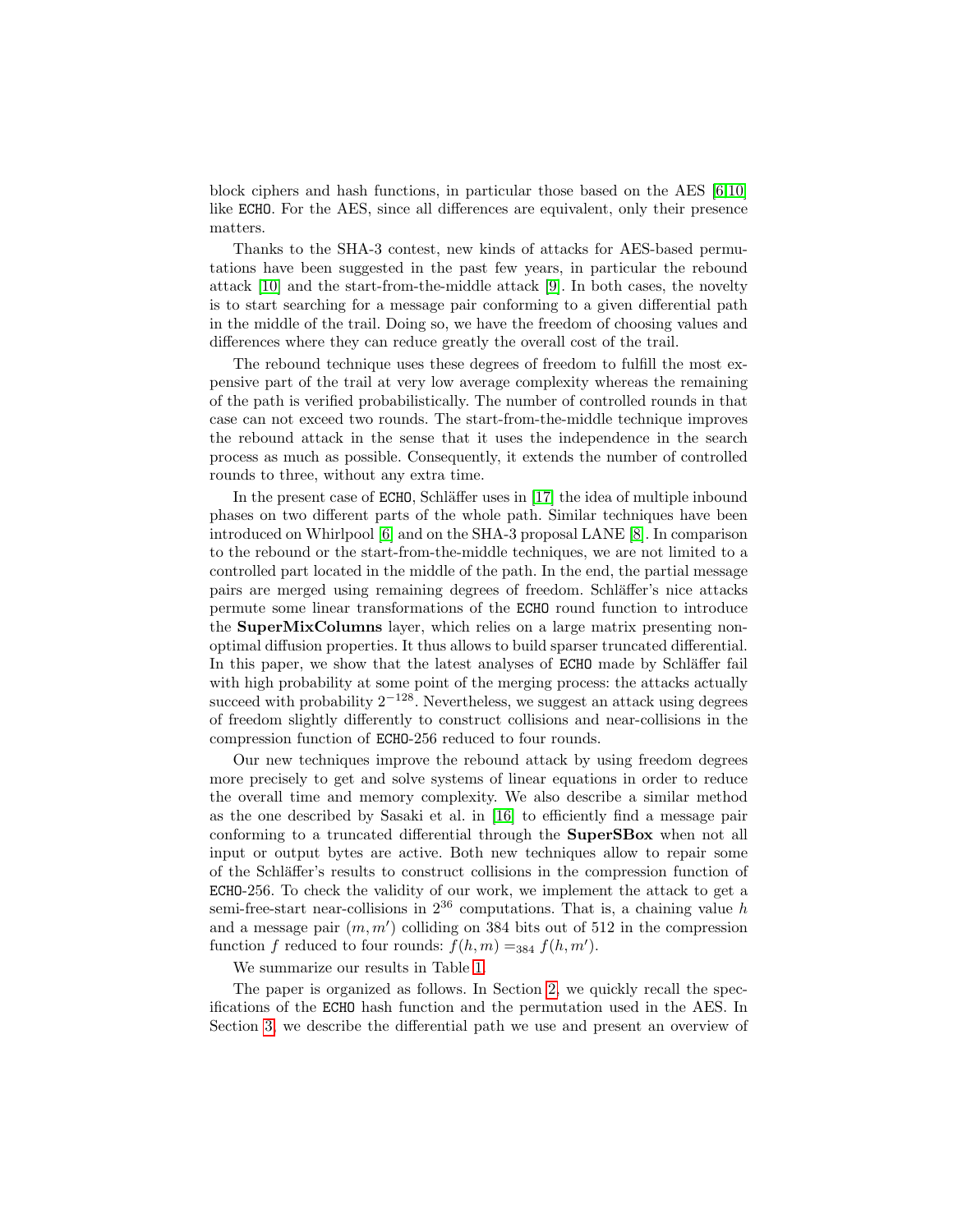Table 1. Summary of results detailed in this paper and previous analyses of ECHO-256 compression function. We measure the time complexity of our results in terms of operations on AES-columns. The notation  $n/512$  describe the number n of bits on which the message pair collides in the near-collisions. Result from [\[17\]](#page-19-8) have not been printed since flawed.

| Rounds         | Time     | Memory   | Type                                             | Reference  |
|----------------|----------|----------|--------------------------------------------------|------------|
| 3              | $2^{64}$ | $2^{32}$ | free-start collision                             | [14]       |
| 3              | $2^{96}$ | $2^{32}$ | semi-free-start collision *                      | [14]       |
| 4.5            | $2^{96}$ | $2^{32}$ | distinguisher                                    | [14]       |
| 4              | $2^{36}$ | $2^{16}$ | semi-free-start near-collision $384/512\,$       | This paper |
| 4              | $2^{44}$ | $2^{16}$ | semi-free-start near-collision $480/512 \dagger$ | This paper |
| $\overline{4}$ | $2^{52}$ | $2^{16}$ | semi-free-start collision                        | This paper |

 $^\star$  With chosen salt

† This result is an example of other near-collisions that can be derived from the attack of this paper.

the differential attack to find a message pair conforming to this path. Then, in Section [4,](#page-11-0) we present the collision attack of ECHO-256 compression function reduced to four rounds. Finally, we conclude in Section [5.](#page-18-0) We validate our results by implementing the near-collision attack.

## <span id="page-2-0"></span>2 Description of ECHO

The hash function ECHO updates an internal state described by a  $16 \times 16$  matrix of GF  $(2^8)$  elements, which can also be viewed as a  $4 \times 4$  matrix of 16 AES states. Transformations on this large 2048-bit state are very similar to the one of the AES, the main difference being the equivalent S-Box called BigSubBytes, which consists in two AES rounds. The diffusion of the AES states in ECHO is ensured by two big transformations: BigShiftRows and BigMixColumns (Figure [1\)](#page-2-1).



<span id="page-2-1"></span>Fig. 1. One round of the ECHO permutation. Each of the 16 cells is an AES state (128 bits).

At the end of the 8 rounds of the permutation in the case of ECHO-256, the BigFinal operation adds the current state to the initial one (feed-forward) and adds its four columns together to produce the new chaining value. In this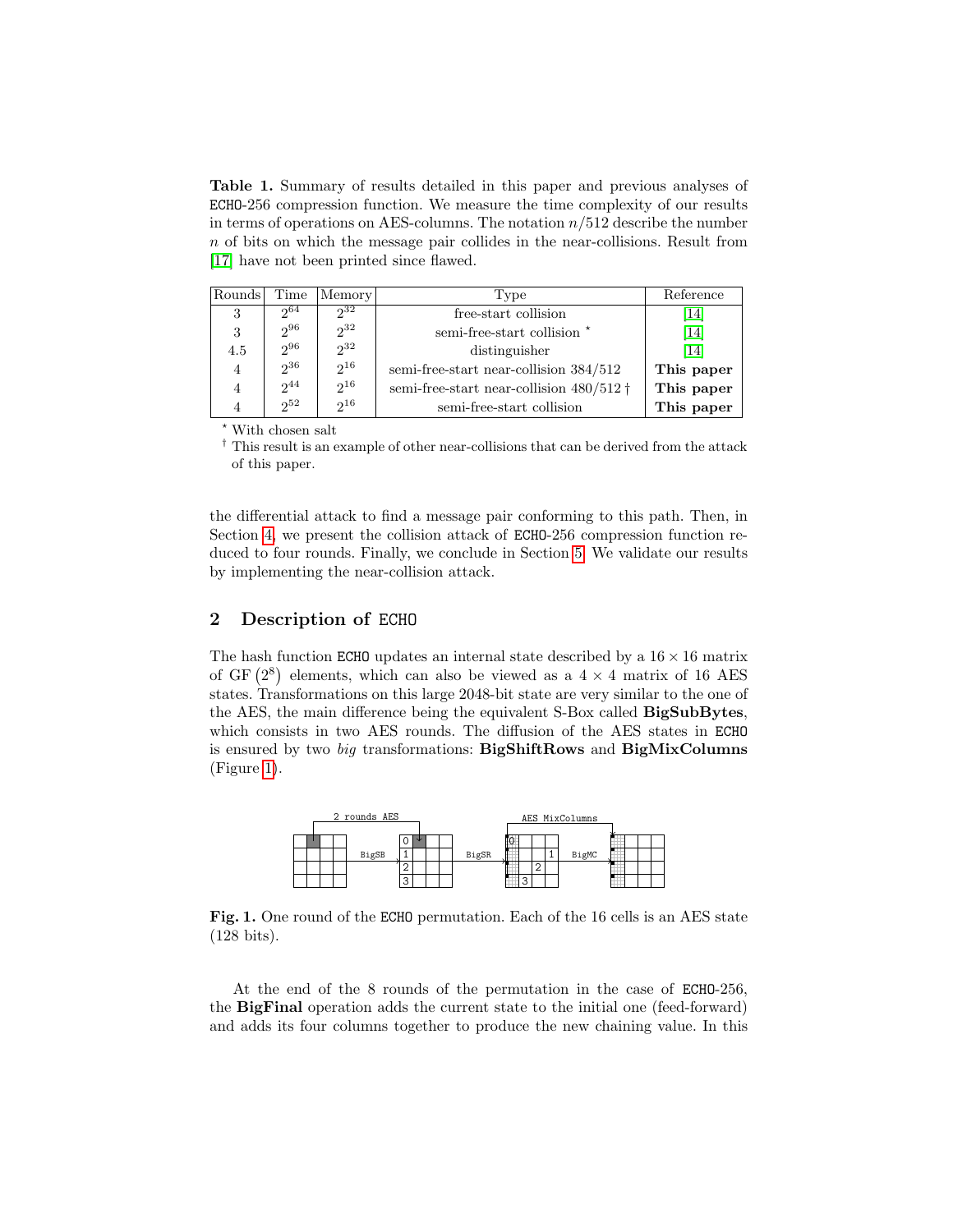paper, we only focus on ECHO-256 and refer to the original publication [\[1\]](#page-18-1) for more details on both ECHO-256 and ECHO-512 versions. Note that the keys used in the two AES rounds are an internal counter and the salt, respectively: they are mainly introduced to break the existing symmetries of the AES unkeyed permutation [\[7\]](#page-19-12). Since we are not using any property relying on symmetry and that adding constants does not change differences, we omit these steps.

Two versions of the hash function ECHO have been submitted to the SHA-3 contest: ECHO-256 and ECHO-512, which share the same state size, but inject messages of size 1536 or 1024 bits respectively in the compression function. Focusing on ECHO-256 and denoting f its compression function,  $H_i$  the *i*-th output chaining value,  $M_i = M_i^0 \parallel M_i^1 \parallel M_i^2$  the *i*-th message block composed of three chunks of 512 bits each  $M_i^j$  and  $S = [C_0 C_1 C_2 C_3]$  the four 512-bit ECHO-columns constituting state S, we have  $(H_0 = IV)$ :

$$
C_0 \leftarrow H_{i-1}
$$
  $C_1 \leftarrow M_i^0$   $C_2 \leftarrow M_i^1$   $C_3 \leftarrow M_i^2$ 

AES. We recall briefly one AES round on Figure [2](#page-3-0) and refer as well to original publication [\[11\]](#page-19-13) for further details. The MixColumns layer implements a Max-



<span id="page-3-0"></span>Fig. 2. One round of the AES permutation is the succession of four transformations: SubBytes (SB), ShiftRows (SR), MixColumns (MC) and AddKey (AK). Each of the 16 cells is an element of  $GF(2^8)$  (8 bits).

imum Distance Separable (MDS) code that ensures a complete diffusion after two rounds. It has good diffusion properties since its branch number, i.e. the sum of input and output active bytes, is always 0 or greater or equal than 5. As for the AES S-Box, it satisfies an interesting differential property: namely, a random differential transition exists with probability approximately 1/2. By enumerating each input/output difference pair, this result can be computed and stored in  $2^{16}$  in the difference distribution table  $\Delta$ . At the position  $(\delta_i, \delta_o)$ , this table contains a boolean value whether the differential transition  $\delta_i \to \delta_o$  exists. That is, if the equality  $S(\lambda) + S(\lambda + \delta_i) = \delta_o$  holds for at least one element  $\lambda \in \text{GF}(2^8)$ , S being the AES S-Box. We note that this table can be slightly enlarged to  $2^{19}$  to store one solution when possible.

Notations. Throughout this paper, we name each state of the ECHO permutation after each elementary transformation: starting from the first state S0, we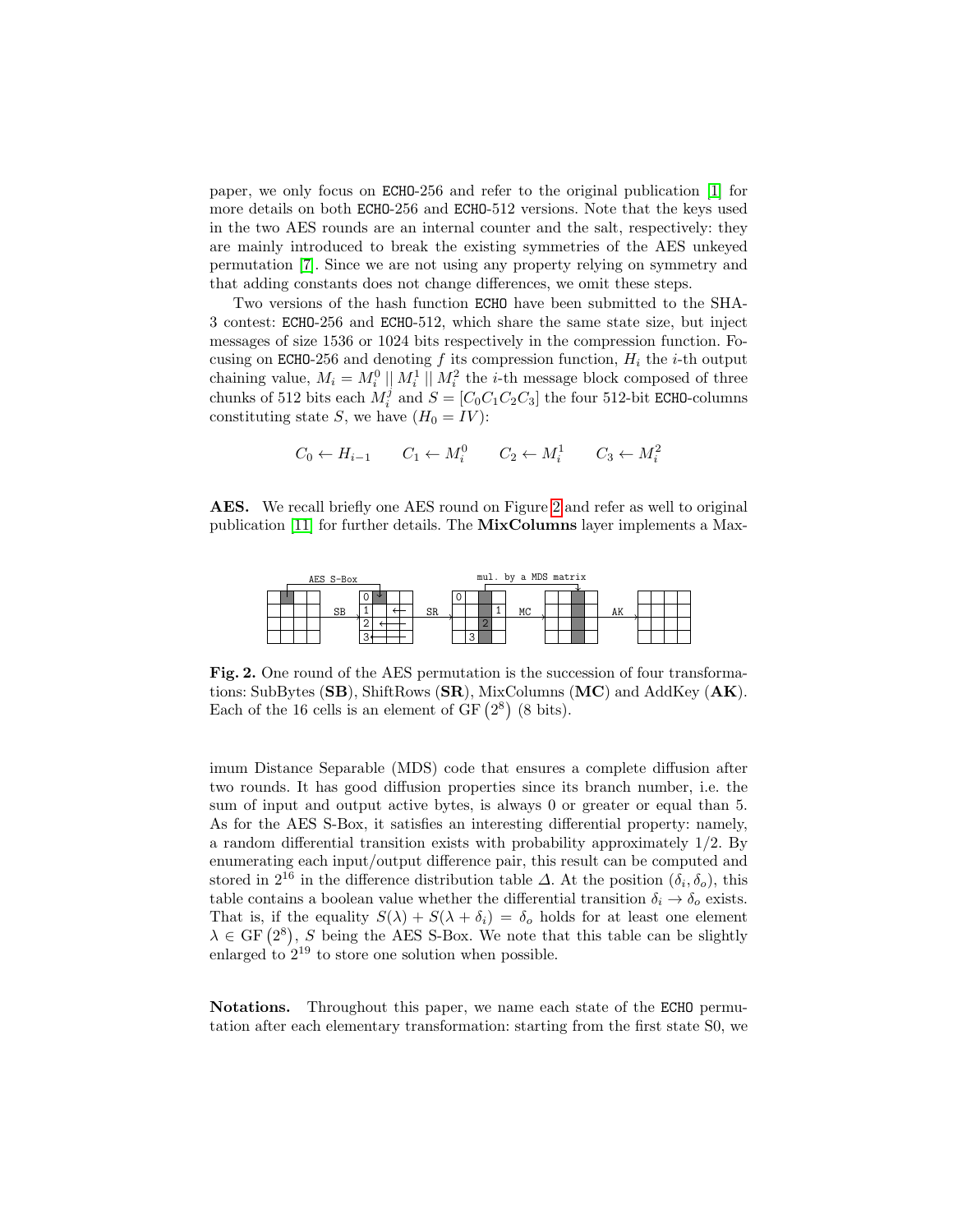end the first round after 8 transformations<sup>1</sup> in S8 and the four rounds in S32. Moreover, for a given ECHO-state  $Sn$ , we refer to the AES-state at row i and column j by  $Sn[i, j]$ . Additionally, we introduce *column-slice* or *slice* to refer to a thin column of size  $16 \times 1$  of the ECHO state. We use *ECHO-column* or simply column to designate a column of ECHO, that is a column of four AES states. Similarly, *ECHO-row* or *row* refer to a row of the ECHO state; that is, four AES states.

# <span id="page-4-0"></span>3 Differential attack for hash functions

To mount a differential attack on a hash function, we proceed in two steps. First, we need to find a good differential path, in the sense that, being probabilistic, it should hold with a probability as high as possible. In the particular case of AESbased hash functions, this generally means a path with a minimum number of active S-Boxes. In comparison with the differential attacks where fixed differences chosen for their high probability go along with the differential path, for this particular design, all differences behave equivalently. Thus, the path is actually a truncated path, precising only whether a difference exists or not.

Second, we have to find a pair of messages following that differential path, which fixes values and differences. In the sequel, we present an equivalent description of the ECHO-permutation and then detail our choice of differential path, using the new round description. The part of the attack that finds a valid message pair for this path using the equivalent description is detailed in Section [3.3.](#page-6-0)

#### 3.1 Reordering of transformations in the ECHO permutation

SuperSBox. The concept of SuperSBox was independently introduced by Lamberger et al. in [\[6\]](#page-19-5) and by Gilbert and Peyrin in [\[3\]](#page-19-14) to study two AES rounds. By bringing the two non-linear layers together, this concept is useful to find a message pair conforming to a given differential path and leads to a new kind of cryptanalysis. The design of one AES round describes the sequence SB-SR-MC of transformations<sup>2</sup> , but we can use the independence of bytes to reorder this sequence. Namely, dealing with the non-linear BigSubBytes layer of ECHO, we can permute the first ShiftRows with the first SubBytes without affecting the final result of the computation. We then glue the two non-linear layers into a unique SB-MC-SB non-linear transformation of the permutation. The so-called SuperSBox transformation is then viewed as a single non-linear layer operating in parallel on 32-bit AES-columns.

<span id="page-4-1"></span>SuperMixColumns. In a similar way, by permuting the BigShiftRows transformation with the parallel MixColumns transformations of the second AES

 $1$  Transformations are:  $SR$  -  $SB$  -  $MC$  -  $SB$  -  $SR$  -  $BSR$  -  $MC$  -  $BMC$ .

<sup>2</sup> While omitting the key adding.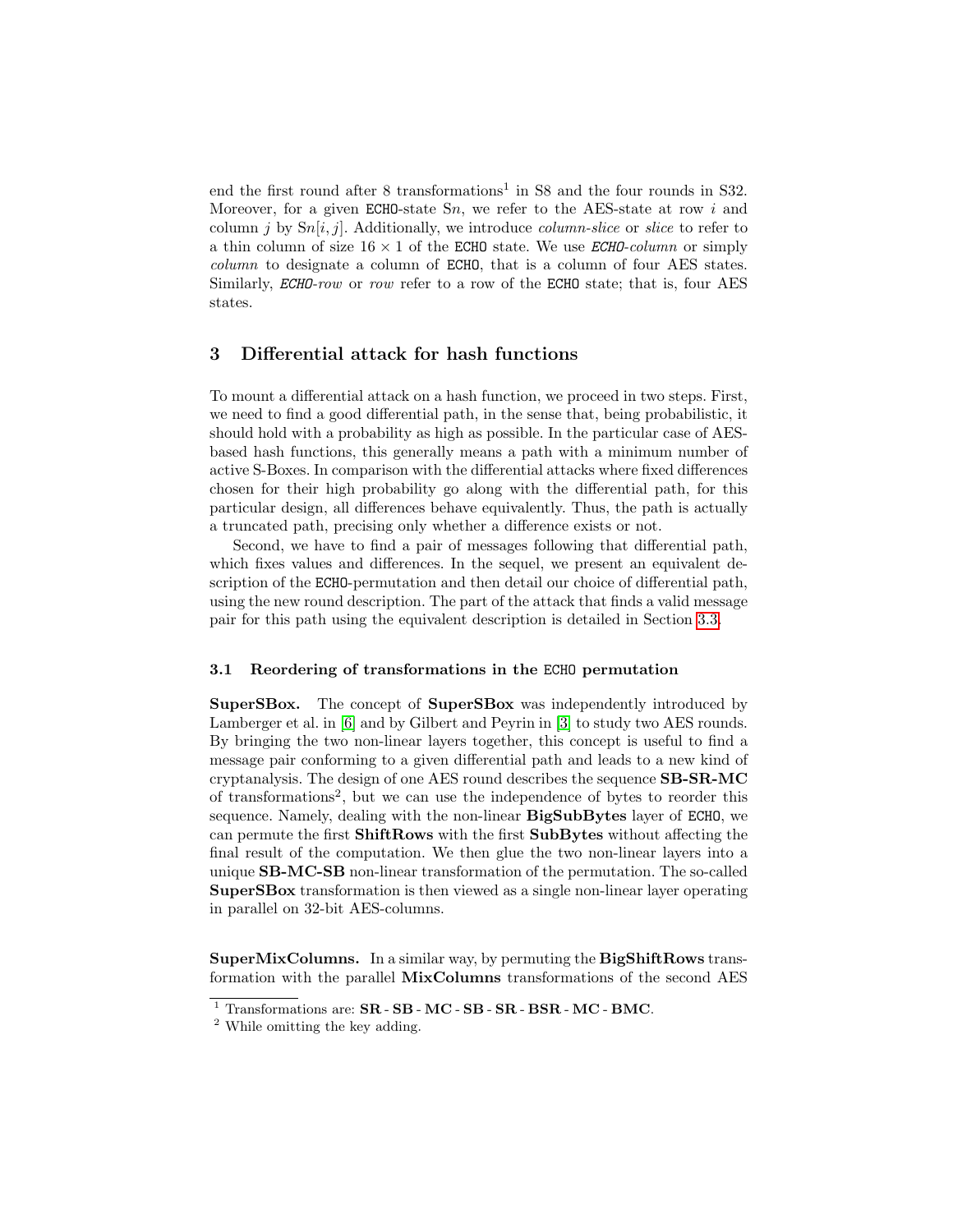round, a new *super* linear operation has been introduced by Schläffer in  $\lfloor 17 \rfloor$ , which works on column-slices of size  $16 \times 1$ .

This super transformation called SuperMixColumns results of 16 parallel applications of MixColumns followed by the equivalent in ECHO, that is Big-MixColumns. This super transformation is useful for building particular sparse truncated differential. The matrix of the SuperMixColumns transformation is defined as the Kronecker product (or tensor product) of M with itself, M being the matrix of the MixColumns operation in the AES:  $M_{SMC} = M \otimes M$ . Schläffer noted in [\[17\]](#page-19-8) (in Section 3.3) that  $M_{SMC}$  is not a MDS matrix and its branch number is only 8, and not 17.

From this observation, it is possible to build sparse truncated differentials (Figure [3\)](#page-5-0) where there are only 4 active bytes in both input and output slices of the transformation. The path  $4 \rightarrow 16 \rightarrow 4$  holds with probability  $2^{-24}$ , which reduces to  $2^8$  the number of valid differentials, among the  $2^{32}$  existing ones. For a given position of output active bytes, valid differentials are actually in a subspace of dimension one. In particular, for slice  $s, s \in \{0, 4, 8, 12\}$ , to follow the truncated differential  $4 \rightarrow 16 \rightarrow 4$  of Figure [3,](#page-5-0) we need to pick each slice of differences in the one-dimensional subspace generated by the vector  $v_s$ , where:

| $v_0 =$ [E000 9000 D000 B000] <sup>T</sup> | $v_4 = [B000 \ E000 \ 9000 \ D000]^T$                               |
|--------------------------------------------|---------------------------------------------------------------------|
| $v_8 =$ [D000 B000 E000 9000] <sup>T</sup> | $v_{12} = [9000 \text{ D}000 \text{ B}000 \text{ E}000]^{\text{T}}$ |



<span id="page-5-0"></span>Fig. 3. The SuperMixColumns layer in the particular case of the truncated differential  $4 \rightarrow 16 \rightarrow 4$ .

This new approach of the combined linear layers allows to build sparser truncated differentials but caused erroneous conclusions when it was used in [\[17\]](#page-19-8) (in Section 4.1). Namely, at the end of the attack, where two partial solutions need to be merged to get a solution for the whole differential path, everything relies on this critical transformation: we need to solve 16 linear systems. We detail more precisely the problem in Section [3.4,](#page-8-0) where we study the merge process.

#### 3.2 Truncated differential path

As in the more recent analyses of ECHO [\[15](#page-19-15)[,17\]](#page-19-8), we consider the path at the byte-level: this allows to build paths sparser than the ones we could obtain by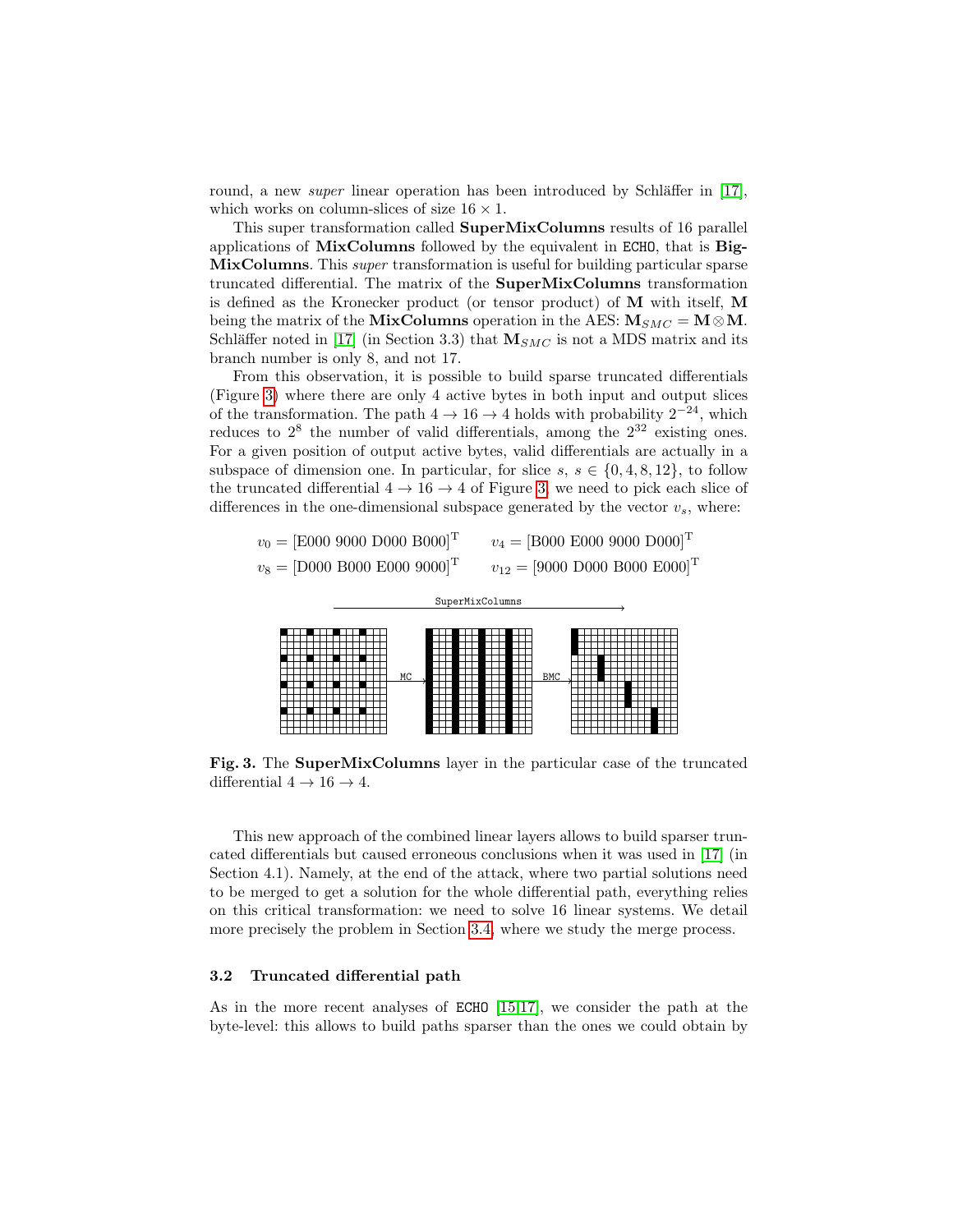considering only the AES-state level [\[1,](#page-18-1)[3,](#page-19-14)[9\]](#page-19-7). Our path is mostly borrowed from [\[17\]](#page-19-8) and counts 418 active S-Boxes for the ECHO-permutation reduced to four rounds. In comparison to the path from [\[17\]](#page-19-8), we increase significantly the number of active S-Boxes in the first round to decrease the time complexity of the attack. We note that the number of active S-Boxes is not directly correlated with the complexity of the attack. Moreover, in that case of an AES-based permutation, we can consider a truncated differential path because the actual differences are not really important since they are all equivalent: only their *presence* matters.

Figure [4](#page-7-0) presents the truncated differential path used in this attack on the compression function reduced to four rounds. The attack being quite technical, colors have been used in order to improve the reader's understanding of the attack.

#### <span id="page-6-0"></span>3.3 Finding a message pair conforming to the differential path

Strategy. To find a message pair that follows the differential path of Figure [4,](#page-7-0) our attack splits the whole path into two distinct parts and merges them at the end. In the sequel, we refer to these two parts as *first subpart* and *second* subpart. The attack of Schläffer in  $[17]$  proceeds similarly but uses the rebound attack technique in the two subparts. We reuse this idea of finding message pairs conforming to partial truncated parts but most of our new techniques avoid the rebound attack on the SuperSBox. Both subparts are represented in the Figure [4:](#page-7-0) the first one starts in S7 and ends in S14 and fixes the red bytes of the two messages, whereas the second one starts at S16 until the end of the four rounds in S31 and fixes the yellow bytes. Additionally, the chaining value in the first round of the path are the blue bytes.

<span id="page-6-1"></span>SuperSBox. In the differential path described on Figure [4,](#page-7-0) there are many differential transitions through the SuperSBox of the third round where input differences are reduced to one active byte. We are then interested in differential transitions such as the one described in Figure [5.](#page-8-1) For this kind of transition, the distribution difference table of the **SuperSBox** would work but requires  $2^{64}$ to be computed and stored<sup>3</sup>. We show that we can compute a pair of columns satisfying this path in  $2^{11}$  operations on one AES-column.

Let us consider the input difference to be  $\Delta_i = [\delta_i, 0, 0, 0]^T$  reduced to one active byte  $\delta_i$  and the output difference  $\Delta_o = \left[\delta_o^1, \delta_o^2, \delta_o^3, \delta_o^4\right]^T$ : we aim at finding a pair of AES-columns  $(c_1, c_2)$  conforming to those differences; that is:  $c_1+c_2 = \Delta_i$  and  $\textbf{SuperSBox}(c_1)+\textbf{SuperSBox}(c_2) = \Delta_o$ . In a precomputation phase of  $2^{16}$ , we compute and store the differential distribution table of the AES S-Box.

 $3$  In that case, we could compute and store smaller tables in  $2^{40}$  for the four possible positions of active bytes.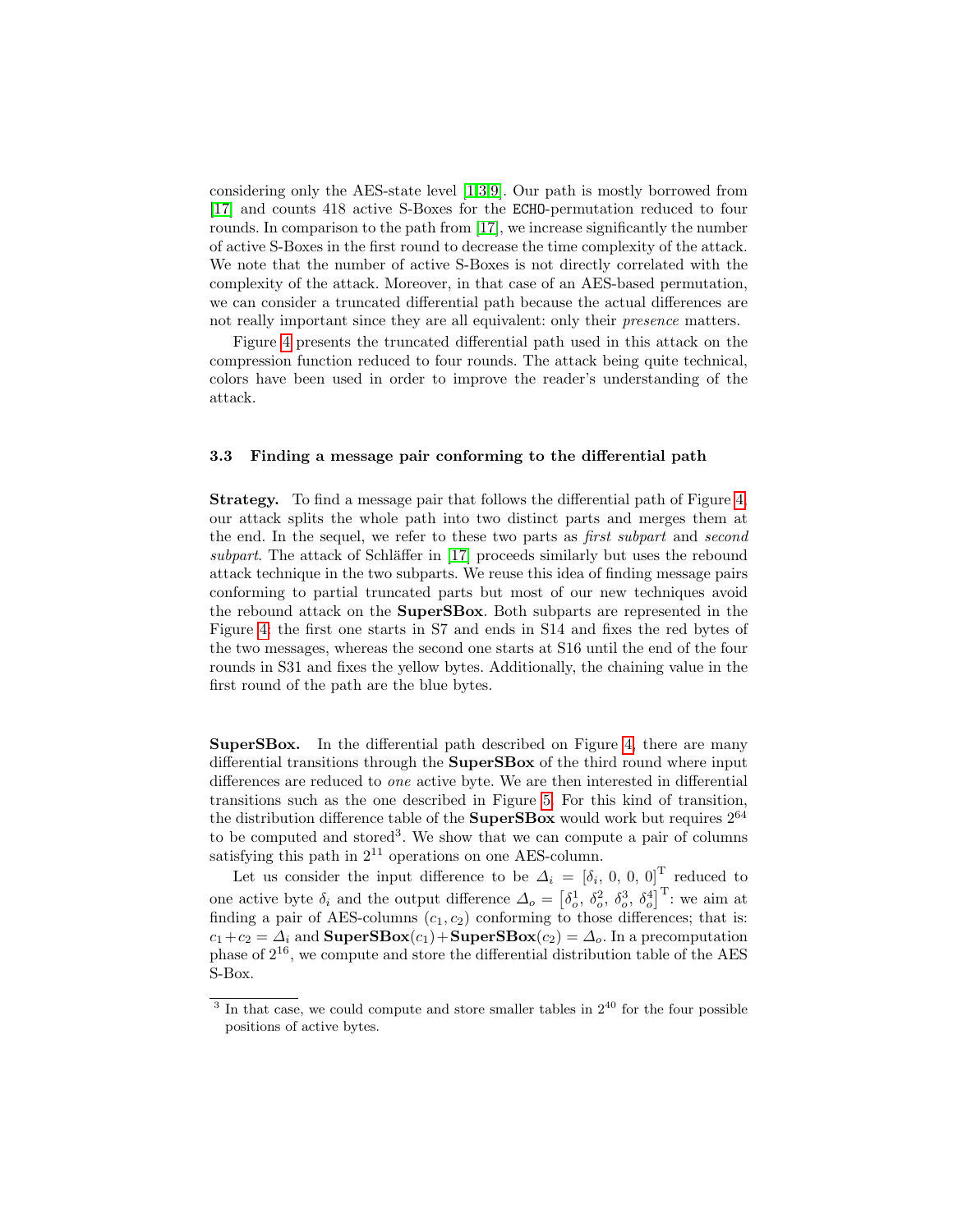

<span id="page-7-0"></span>Fig. 4. The differential path used in this attack on the ECHO-256 compression function reduced to four rounds. To find a valid pair of messages, we split the path into two parts: the first subpart between S7 and S14 (red bytes) and the second subpart between S16 and S31 (yellow bytes). Black bytes are the only active bytes, blue bytes come from the chaining value and gray bytes in the first round are set to get a collision (or a near-collision) in the compression step.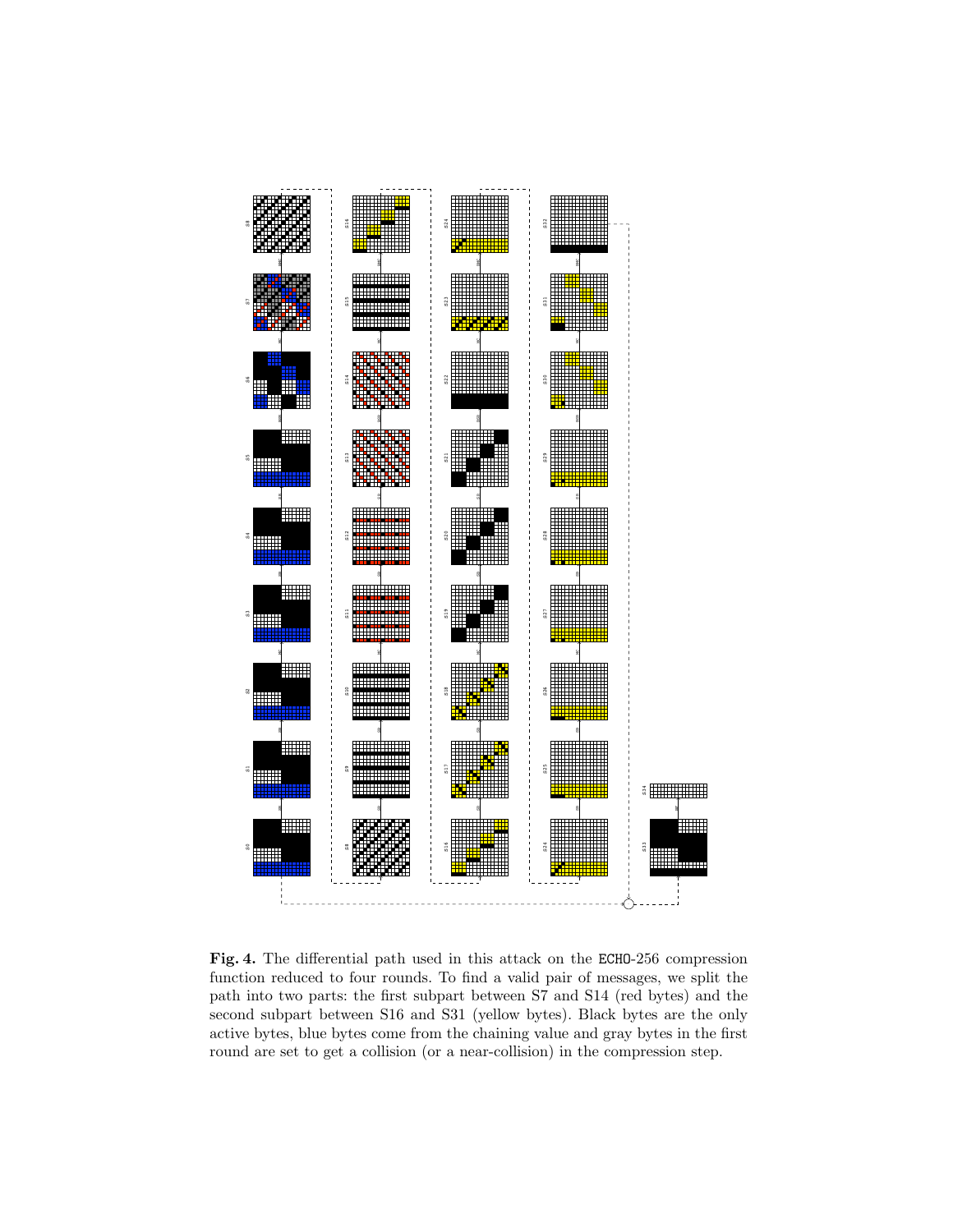

<span id="page-8-1"></span>Fig. 5. A SuperSBox differential transition with only one active input byte.

The differential properties of the AES S-Box restrict the number of output differences of the first **SubBytes** layer to  $2^7 - 1$  and for each one, the underlying values are set. Denoting  $\delta_i'$  one of the output differences of this layer and  $\lambda$  the associated value such that  $S^{-1}(\lambda) + S^{-1}(\lambda + \delta'_i) = \delta_i$ , we can propagate this difference  $\Delta_i' = [\delta_i', 0, 0, 0]^T$  linearly to learn the four differences at the input of the second **SubBytes** layer. We note  $\Delta'_{o} = \textbf{MC}(\Delta'_{i}) = [\delta]_{o}$  $\prime$ ,  $\delta_o^2$  $', \delta_o^3$  $', \delta_o^4$  $\int_{0}^{T}$  those differences. Here, both the input and the output differences are known and the four differential transitions  $\delta_i^{i'} \to \delta_{\rho}^i$  exist with probability approximately 2<sup>-4</sup>. Since we can restart with  $2^7 - 1$  different  $\delta_i$ , we get approximately  $2^3$  valid differential transitions. Each of these transitions fixes the underlying values, noted  $\lambda_1, \lambda_2, \lambda_3, \lambda_4$ . At this point, all intermediate differences conform to the path, but in terms of values, we need to ensure that  $\lambda$  is consistent with  $\lambda_1, \lambda_2, \lambda_3, \lambda_4$ . To check this, we exhaust the  $2<sup>4</sup>$  valid vectors of values we can build by interchanging  $\lambda_i$  and  $\lambda_i + \delta_o^i$  $\frac{1}{2}$ 

All in all, among the  $2^{3+4}$  vectors of values we can build, only a fraction  $2^{-8}$ will satisfy the 8-bit condition on  $\lambda$ . This means that the considered differential transition  $\Delta_i \to \Delta_o$  through the **SuperSBox** occurs with probability 2<sup>-1</sup> and if the transition exists, we can recover an actual AES-column pair in  $2^7 2^4 = 2^{11}$ operations.

#### <span id="page-8-0"></span>3.4 Overview of the attack

In this subsection, we describe the main steps used to find a message pair conforming to the differential path. We begin by the sensitive part of the attack, which caused erroneous statements in [\[17\]](#page-19-8): the merging phase of the two partial solutions.

Merging step. Assume for a moment that we solved both subparts of the path, i.e. the red bytes between S7 and S14 are fixed as well as the yellow ones between S16 and S31: we have two partial solutions for the complete differential path. The truncated differential of Figure [4](#page-7-0) is then partially verified but to merge the two parts, we need to set the white bytes so that the SuperMixColumns transition from S14 to S16 is possible.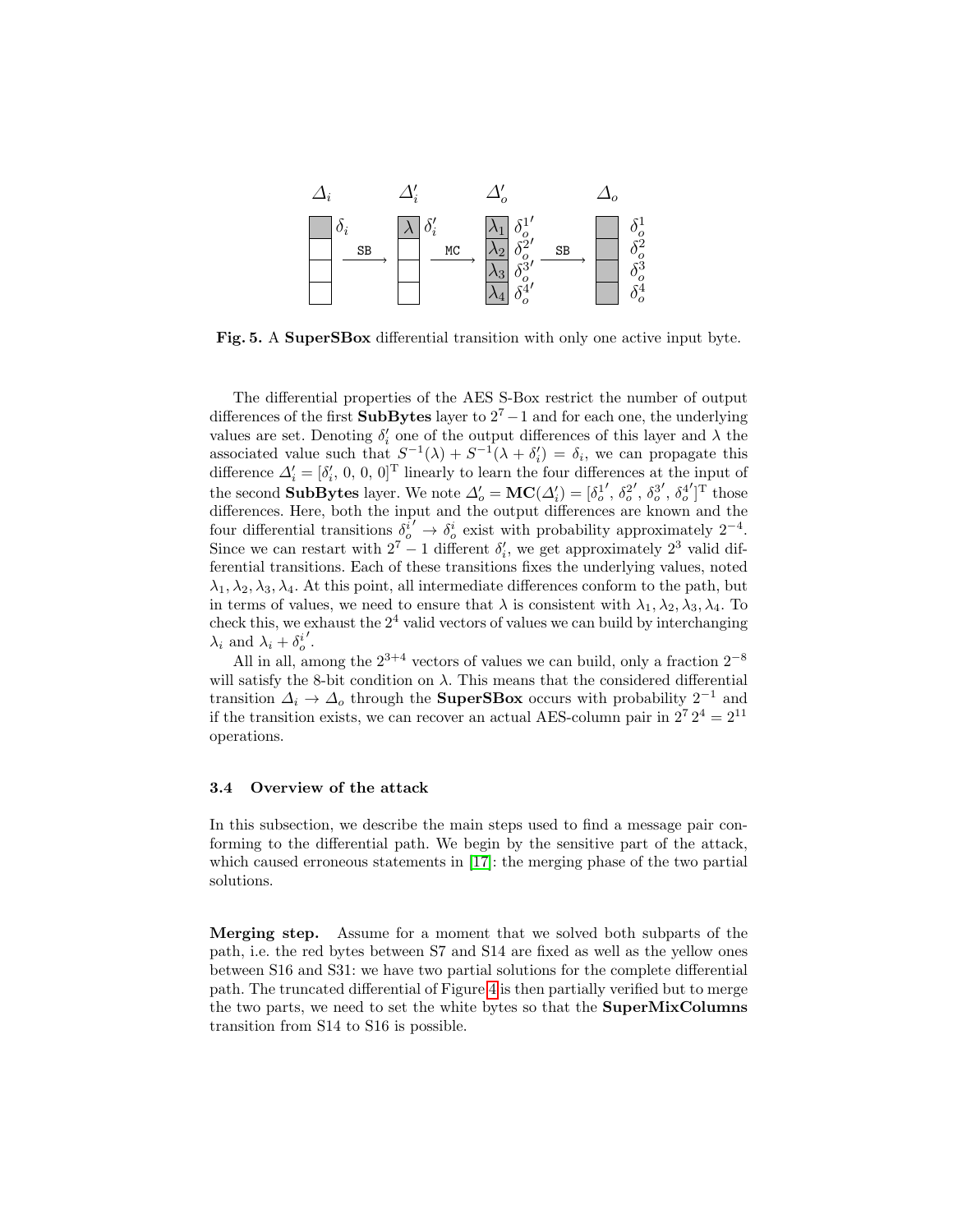Due to the particular construction of  $M_{SMC}$ , some algebra considerations show that for the already-known values in S14 (red) and S16 (yellow), the SuperMixColumns transition will not be possible unless a 128-bit constraint is satisfied: the remaining degrees of freedom can not be used to satisfy this relation. Since all of the 16 column-slices of the considered matrices are independent, this leads to 16 constraints on 8 bits.

The flaw in [\[17\]](#page-19-8) is to assume these relations are true, which holds only with probability  $2^{-128}$ , whatever the value of unset bytes are. These equalities need to be true so that the 16 linear systems have solutions. The first system associated to the first slice is given by:

<span id="page-9-0"></span>
$$
\mathbf{M}_{\mathbf{SMC}} \begin{bmatrix} a_0 & x_0 & x_1 & x_2 & a_1 & x_3 & x_4 & x_5 & a_2 & x_6 & x_7 & x_8 & a_3 & x_9 & x_{10} & x_{11} \end{bmatrix}^{\mathrm{T}} = \begin{bmatrix} b_0 & b_1 & b_2 & b_3 & * & * & * & * & * & * & * & * & * & * & * \end{bmatrix}^{\mathrm{T}}
$$
 (1)

where  $a_i$  and  $b_i$  are known values,  $x_i$  are unknowns and  $*$  is any value in GF  $(2^8)$ . This system has solutions if a particular linear combination of  $[a_0, a_1, a_2, a_3]^T$ and  $[b_0, b_1, b_2, b_3]^T$  lies in the image of some matrices: this constraints the already-known values to verify an 8-bit relation. The constraint comes from the fact that  $M_{SMC}$  is the Kronecker product  $M \otimes M$ . For example, in the following, we denote by  $a_i$ ,  $0 \le i \le 3$ , the four known values of slice 0 of S14 coming from the first subpart (red) and  $b_i$  the known values for the same slice in S16, from the second subpart (yellow). With this notation, the first system will have solutions if and only if the following condition is satisfied:

$$
2a_0 + 3a_1 + a_2 + a_3 = 14b_0 + 11b_1 + 13b_2 + 9b_3.
$$
 (2)

See Appendix [A](#page-20-4) for the detailed proof. These constraints for each slice of the SuperMixColumns transition can also be viewed in a different way: consider all the  $b_i$  known for all slices, thus we can only pick 3 out of 4  $a_i$  per slice in S14 and determine the last one deterministically. Alternatively, due to the ShiftRows and BigShiftRows transitions, we can independently determine slices 0, 4 and 8 in S12 so that slice 12 of S12 would be totally determined. This transfers the problem into the first subpart of the path.

Step 1. We begin by finding a pair of ECHO-columns satisfying the truncated path reduced to the first ECHO-column between S7 and S12. This is done with a randomized AES-state of the column, used to get and solve linear equations giving all differences between S7 and S9. Indeed, differences between S7 and S9 for the first column only depend on the four differences in  $S7[2,0]^4$ . Then, we search for valid differential transitions through the AES S-Box between S9 and S10 to finally deduce a good pair of **ECHO**-columns. This step can be done in  $2^{12}$ operations on AES-columns (Section [4.1\)](#page-11-1).

<sup>&</sup>lt;sup>4</sup> Linear relations can be deduced by linearly propagating differences in S7[2,0] forwards until S9.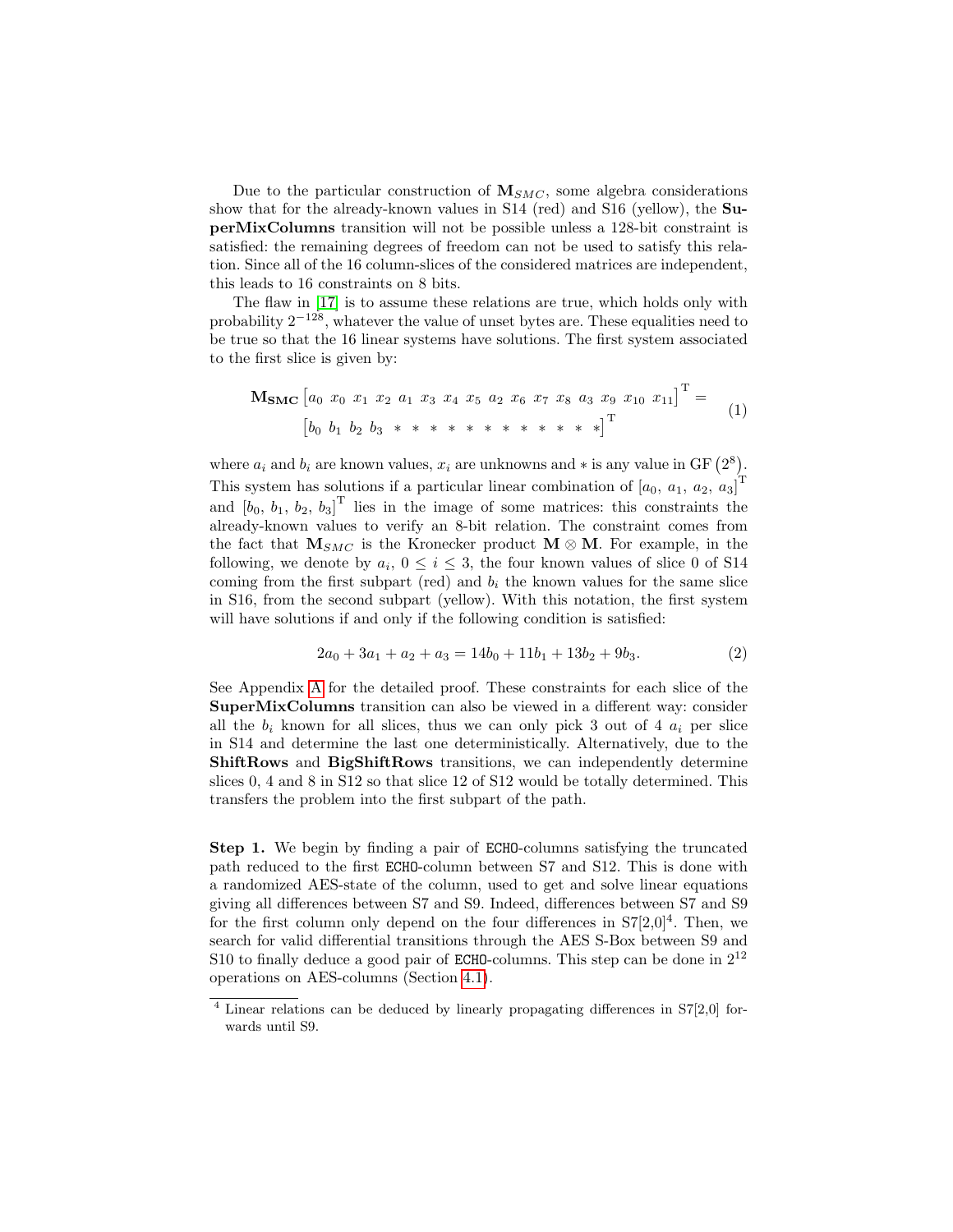Step 2. Once we solved the first ECHO-column, we can deduce all differences between S12 and S16: indeed, the wanted SuperMixColumns transition imposes them as discussed in Section [3.1.](#page-4-1) This step is done in constant time (Section [4.2\)](#page-12-0).

Step 3. Now that we have the differences in S16, we have a starting point to find a message pair for the second subpart of the whole truncated path: namely, states between S16 and S31 (yellow bytes). To do so, the idea is similar as in Step 1: since all differences between S20 and S24 only depend on the four differences of  $S24^5$ , we can use a randomized AES-column c in S18 to get four independent linear equations in S20 and thus deduce all differences between S20 and S24. Then, we search for input values for the 15 remaining SuperSBoxes, which have only one active byte at their input (Section [3.3\)](#page-6-1). This succeeds with probability  $2^{-15}$  so that we need to retry approximately  $2^{15}$  new random c. The whole step can be done in  $2^{26}$  operations on AES-columns (Section [4.2\)](#page-12-0).

Being done, the truncated path is followed until the end of the four rounds in S32. Note that we can filter the MixColumns transition between S26 and S27 in a probabilistic way so that less slices would be active in S32.

Step 4. Getting back to the first subpart of the truncated path, we now find a valid pair of ECHO-columns satisfying the truncated path between S7 and S12 reduced to the second ECHO-column. This is basically the same idea as in Step 1. This can be done in  $2^{12}$  operations on AES-columns as well (Section [4.3\)](#page-15-0). Note that this step could be switched with Step 3.

Step 5. To construct a valid pair of ECHO-columns satisfying the truncated path between S7 and S12 reduced to the third ECHO-column, we proceed as before (steps 1 and 4), but we start by randomizing three AES states instead of one: indeed, differences between S7 and S9 at the input of the non-linear layer now depend on 12 differences, the ones in S7[0,2], S7[1,2] and S7[3,2]. Getting 12 linear systems then allow to learn those differences and we can finally search for four valid differential transitions through the AES S-Box in  $2<sup>4</sup>$  operations on AES-columns (Section [4.3\)](#page-15-0).

Step 6. The merging step in [\[17\]](#page-19-8) fails with high probability, but we know how to get into the valid cases: since the three first ECHO-columns of the first subpart are now known, we can deduce the whole last ECHO-column allowing the 16 needed equations mentioned before. There is no freedom for that column, so we are left with a probabilistic behavior to check if it follows the column-reduced truncated differential. We then propagate the pair of deduced values backwards until S8 and check if the invBigMixColumns transition behave as wanted: namely, four simultaneous  $4 \rightarrow 3$  active bytes, which occurs with probability  $(2^{-8})^4$ . Hence,

 $\overline{\phantom{a}}$ <sup>5</sup> Linear relations can be deduced by linearly propagating the four differences of S24[0,0] backwards until S20.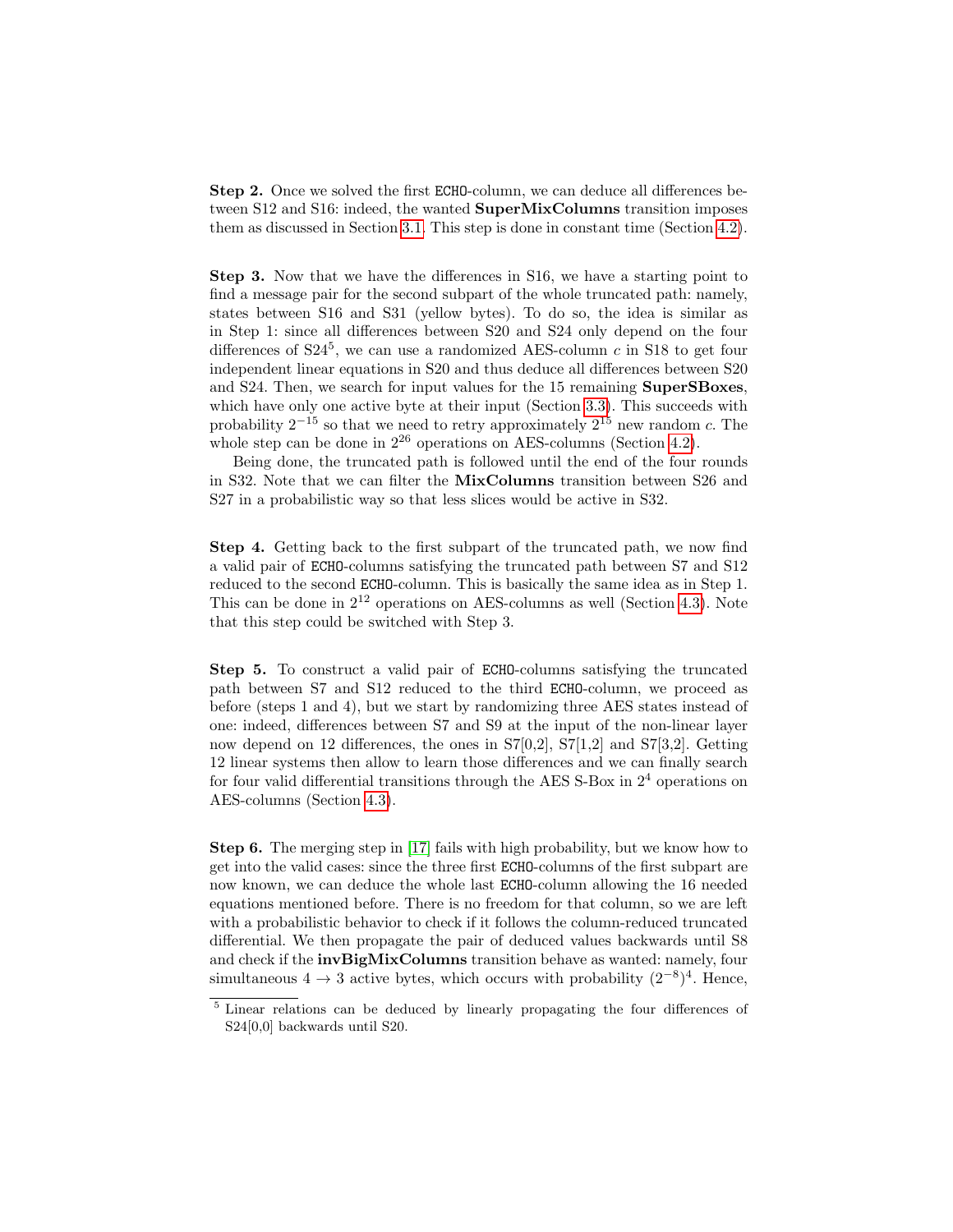we need to restart approximately  $2^{32}$  times the previous Step 5 to find a valid pair of ECHO-columns satisfying both the path between S7 and 12 and the 128 bit condition imposed by the merging step. This step can be performed in  $2^{36}$ operations on AES-columns (Section [4.3\)](#page-15-0).

Step 7. To get a collision in the compression function, we then need to take care of the compression phase in the BigFinal operation: the feed-forward and the xor of the four ECHO-columns. The collision is reached when the sum of the two active AES-states per row in S0 equals the active one in S32. We have enough degrees of freedom to determine values in associated states of S7 (gray) to make this happens. Together with the probabilistic filter of Step 3, this step may impose the global time complexity of the attack; so, weakening the final objective (to get a near-collision, for instance) can make the whole attack practical (Section [4.4\)](#page-15-1).

Step 8. The last step consists in filling all the remaining bytes by solving the 16 linear systems mentioned in Step 6, while taking care at the same time that the invBigMixColumns between S8 and S7 reaches the values determined by Step 7. Due to the particular structure of the solution sets, the systems can be solved in parallel in  $2^{32}$  operations on AES-columns (Section [4.5\)](#page-17-0).

## <span id="page-11-0"></span>4 Collision on the 4-round compression function

#### <span id="page-11-1"></span>4.1 Partial message pair for the first subpart

This step aims at finding a pair of ECHO-columns satisfying the truncated differential of Figure [6.](#page-12-1) We consider the first column separately from the others in order to reach a situation where the merging process will be possible. Indeed, once we fix a slice, we can determine the differences at the beginning of the second subpart in S16.

The previous method suggested in [\[17\]](#page-19-8) (in Section 4.1) to find paired values following this truncated differential is a rebound attack working in time  $2^{32}$  and using the differential distribution table of the **SuperSBox** of size  $2^{64}$ . We show how we can find an ECHO-column pair conforming to this reduced path in  $2^{12}$ operations on AES-columns without significant memory usage.

Rather than considering the whole column at once, we start by working on the top AES state in S11, that is  $S11[0,0]$ . We begin by choosing random values  $(\lambda_0, \lambda_1, \lambda_2, \lambda_3)$  for the first AES-column of S11[0,0] (blue bytes), such that the active byte is set to difference  $\delta$ , also chosen at random in GF  $(2^8) \setminus \{0\}$ . Starting from S11[0,0] and going backwards, those values and differences are propagated deterministically until S8[0,0]. Since there is only one active byte per slice in the considered ECHO-column of S7, each of the associated four slices of S8 lies in a subspace of dimension one. Therefore, solving four simple linear systems leads to the determination of the 12 other differences of S8.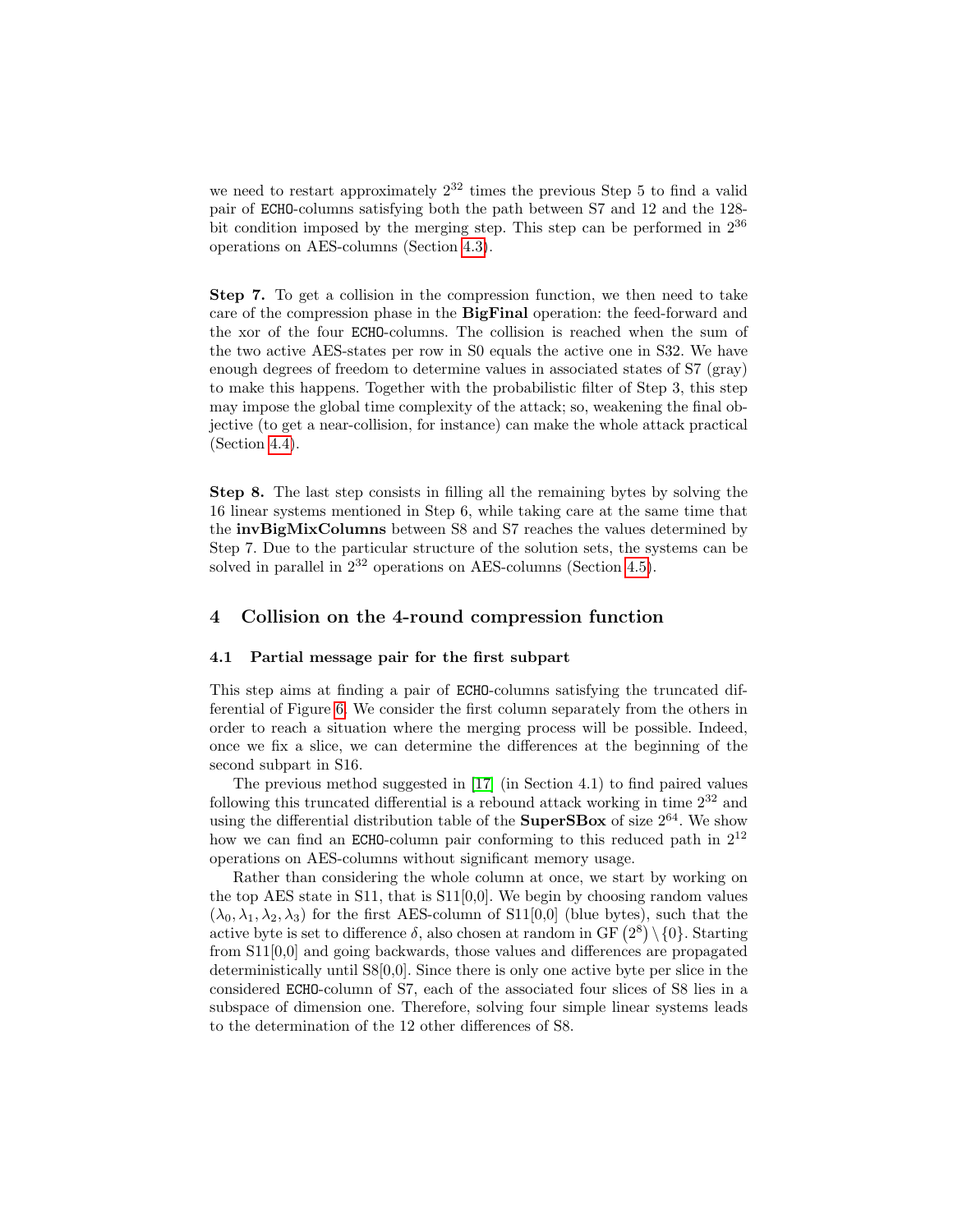<span id="page-12-2"></span>

<span id="page-12-3"></span><span id="page-12-1"></span>Fig. 6. Truncated differential path [\(a\)](#page-12-2) used for the first subpart of the attack for one ECHO-column. We represent on [\(b\)](#page-12-3) the order in which AES states are randomized (black) or deduced by a small rebound attack (gray).

Therefore, in the active slice of S9 of Figure [6](#page-12-1) at the input of the SubBytes layer, the four first paired bytes have values and differences known, whereas in the 12 other positions, only differences are set. Our goal now is to find good values for these byte pairs, which can be achieved by a small rebound attack on the AES S-Box where the output differences are propagated from S11 by choosing random differences. Thus, we iterate on the  $(2^8)^3$  possible unset differences of S11 and propagate them linearly to S10. When both input and output differences of the 12 AES S-Boxes are known, we just need to ensure that these 12 differential transitions are possible. This is verified by the precomputed table<sup>6</sup>  $\Delta$ . It ensures that the 12 transitions will occur simultaneously with probability  $2^{-12}$ . Since we can try approximately  $(2^8)^3$  output differences, we will have about  $(2^8)^3$   $2^{-12}$   $(2^4)^3 \approx 2^{24}$  different vectors of values by trying them all. The factor  $(2^4)^3$  comes from the possibility of interchanging the two solutions of the equations 12 times to get more vectors of values<sup>7</sup>.

All in all, for any  $\lambda_0, \lambda_1, \lambda_2, \lambda_3, \delta$  picked at random in GF  $(2^8)$  (with non-null difference), we can find  $2^{24}$  ECHO-column pairs in S12 in  $2^{12}$  such that the associated truncated differential from S12 to S7 is verified. We could thus build approximately  $2^{24+8\times5} = 2^{64}$  pairs of ECHO-columns following the column-reduced truncated differential.

#### <span id="page-12-0"></span>4.2 Finding a message pair for the second subpart

We now get a partial message pair conforming to the first subpart of the truncated path reduced to a single ECHO-column. Rather than completing this partial message pair for the three other active slices in S12, we now find a message pair conforming to the second subpart of the truncated path, located in the third round from S16 to S24 (yellow bytes).

 $\frac{6}{6}$  This is the differential distribution table of the AES S-Box, which required  $2^{16}$  bits to be stored.

 $^7$  There are cases where four solutions exist, but for simplicity, we consider only the more common two-solution case.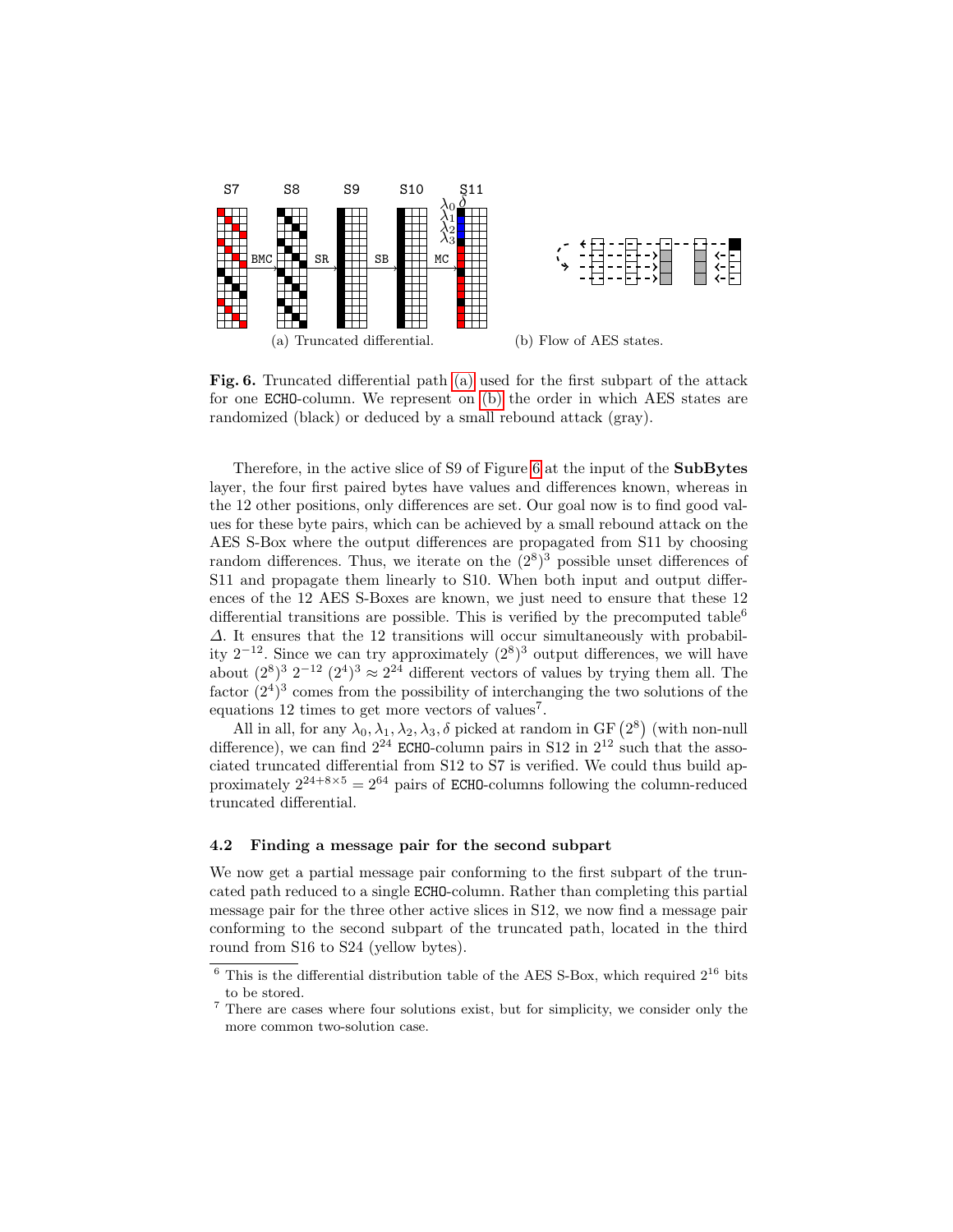Indeed, the mere knowledge of a single active slice pair of S12 in the first subpart is sufficient to get a starting point to find a message pair for the second subpart, i.e. yellow bytes. This is due to the desired transition through the SuperMixColumns transition: as explained in Section [3.1,](#page-4-1) differences in S14 lie in one-dimensional subspaces. Once a slice pair for the first slice of S12 is known and computed forwards to S14 (black and red bytes on Figure [7\)](#page-13-0), there is no more choice for the other differences in S14. Finally, all differences between S12 and S17 have been determined by linearity of involved transformations.



<span id="page-13-0"></span>Fig. 7. The SuperShiftRows layer where only the values and differences of the first slice of S12 are known (black and red bytes).

At this point, only input differences of SuperSBoxes of the third round are known. We note that all operations between S20 and S24 are linear, so that all differences in those states only depend on the four differences of S24. We denote by  $k_i$  the non-null difference of column slice  $i \in \{0, 1, 2, 3\}$  in state S24. By linearly propagating differences in S24 backwards to S20, we obtain constraints on the 64 output differences of the SuperSBox in S20. To find the actual differences, we need to find the four  $k_i$  and thus determine four independent linear equations. Considering arbitrarily the first AES-column of S20[0,0] (Figure [8\)](#page-13-1), differences are:  $[84k_0, 70k_3, 84k_2, 70k_1]^T$  (black bytes).



<span id="page-13-1"></span>Fig. 8. The MixColumns and SubBytes transitions on the first AES-column between  $S18[0,0]$  and  $S20[0,0]$ .

Starting from S18, let  $\delta$  a random difference among the  $2^7 - 1$  possible ones imposed by S17 for the considered columns (Figure [8\)](#page-13-1). Any choice imposes the value associated to the differential transition as well: we denote it  $\lambda_0$ . At this step, we introduce more freedom by picking random values for the three remaining bytes of the column:  $(\lambda_1, \lambda_2, \lambda_3)$ . Note that we can choose  $(2^8)^3 = 2^{24}$  of them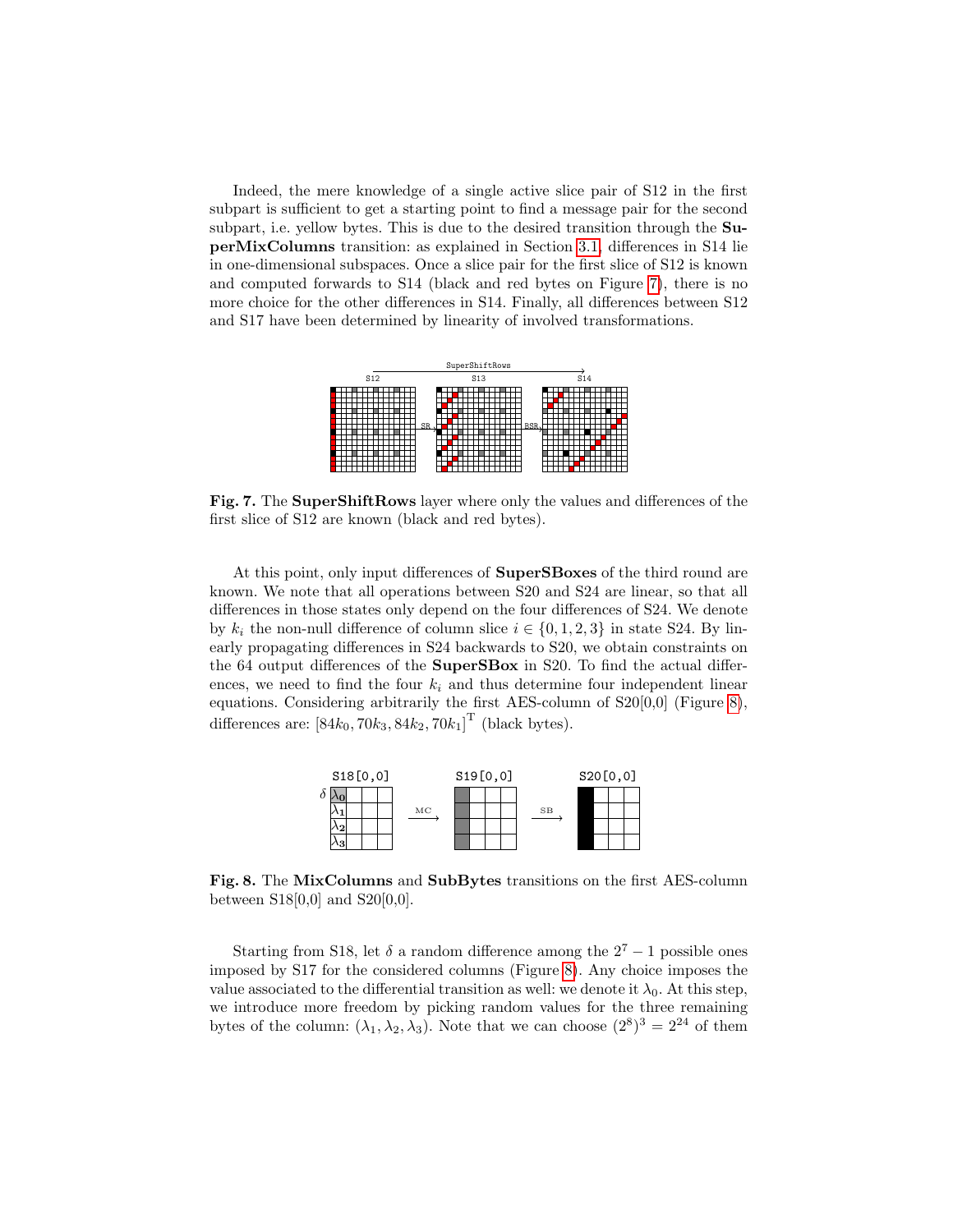and thus 2<sup>31</sup> starting points in total. After this randomization the AES-column in S18, the same AES-columns in S19 and S20 are fully determined. We then need to link the four bytes with the differences provided by the right part of the path from S24 to S20: this is done by simple algebra by solving four linear equations in four variables, which are  $k_i$ ,  $0 \le i \le 3$ .

After solving, we have the four differences  $k_i$  of state S24: we propagate them backwards from S24 to S20 and learn all the differences between S20 and S24. Only one pair of AES-columns out of the 16 was used in S18 to deduce differences  $k_i$  in S24, so we now try to find values for the 15 left (Figure [9\)](#page-14-0).



<span id="page-14-0"></span>Fig. 9. Last step to get a message pair conforming to the second subpart of the path: finding the 15 remaining AES-columns using the SuperSBox properties. Black bytes are active and yellow bytes have already been defined in the previous step, as well as differences of the first AES-column of the first AES-state. Gray bytes are inactive and the target of this step.

Each of the remaining AES-columns, can be viewed as a differential transition through a SuperSBox between S17 and S20 where all differences have been previously set. As described in [3.3,](#page-6-1) we have 15 differential transitions through the SuperSBox with only one input active byte in each. The 15 transitions occur simultaneously with probability  $2^{-15}$  and if so, we can recover the 15 AEScolumn pairs in parallel in  $2^{11}$  using the technique previously described. Since there are 15 AES-columns to find in S17, we need to generate approximately  $2^{15}$ new  $(\delta, \lambda_0), \lambda_1, \lambda_2, \lambda_3$  and restart the randomization in S18[0,0].

Considering one message pair conforming to a single ECHO-column of the first subpart of the truncated path as starting point, the number of pairs we can build which follow the truncated path for this second subpart is:  $2^7 2^{8 \times 3} 2^{-15} \approx 2^{16}$ . We note that we get one in  $2^{26}$  operations in parallel.

In the collision attack on the compression function, we further extend this step by probabilistically filtering the active bytes in the MixColumns transition between S26 and S27. Among the  $2^{16}$  message pairs we can build that follow the truncated path between S16 and S26, only one in average will verify the  $4 \rightarrow 2$ transition through **MixColumns**. If such a pair is found then the pair conforms the truncated path until the end of the four rounds; otherwise, we need to find a new starting point, i.e. a new slice pair for slice 0 in S12. We reduce to two active bytes and not one or three because this is a best compromise we can make to lower the overall time complexity of the collision attack.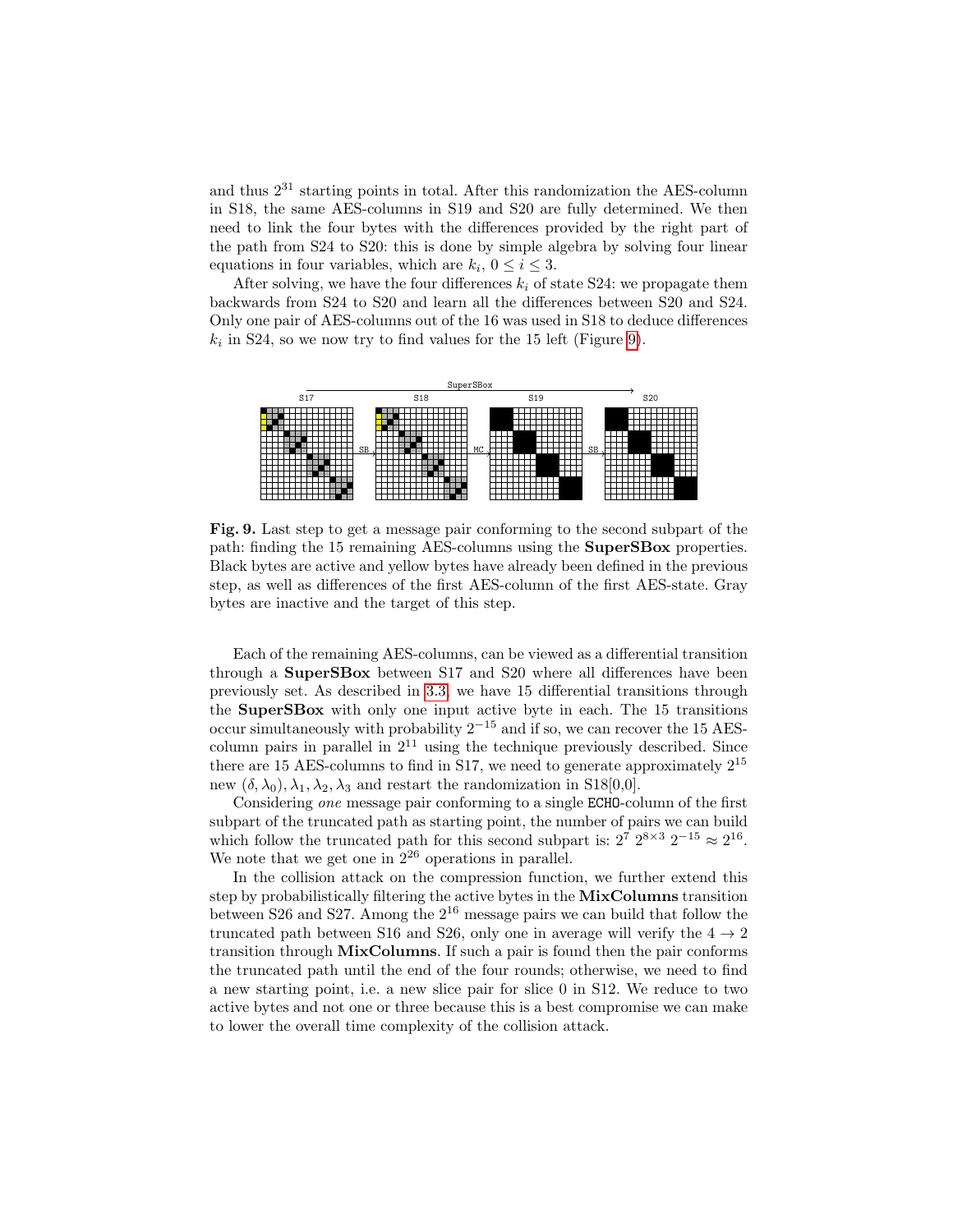#### <span id="page-15-0"></span>4.3 Completing the partial message pair of the first subpart

As discussed in Section [3.4,](#page-8-0) to solve the merging step, slice 12 of S12 is constrained by slices 0, 4 and 8 of S12. All values of slice pair 0 have been determined (Section [4.1\)](#page-11-1) and used to fix yellow bytes and thus get a message pair conforming to the second subpart of the truncated path (Section [4.2\)](#page-12-0).

Consequently, we only have freedom on the slice pairs 4 and 8 in S12. We determine values of slice pair 4 in the same way as slice 0 by considering the first subpart of the truncated path from S7 to S14 reduced to the second ECHOcolumn. There is a single active byte per slice in this ECHO-column of S7, so that we can build approximately  $2^{60}$  valid columns<sup>8</sup> in that position in  $2^{12}$  operations on AES-columns for a single one.

As soon as we have one, we use the remaining freedom of slice 8 to generate simultaneously slice pairs 8 and 12 of S12. We note that in the two last ECHOcolumns of S7, there are three active bytes per slice (Figure [4\)](#page-7-0). The method we suggest starts by finding a slice pair for slice 8 conforming to the truncated differential reduced to the third ECHO-column between S7 and S12. We proceed in the same way as we did for slices 0 and 4 and then, we deduce deterministically the slice pair 12 from the constraints imposed by the merge. Finally, we check whether that slice pair conforms the truncated differential reduced to the last ECHO-column until S7, namely the four simultaneous transitions  $4 \rightarrow 3$  through invMixColumns between S8 and S7.

The cost of  $2^4$  to construct a slice pair for slice 8 allows to repeat it  $2^{32}$  times to pass the probability  $(2^{-8})^4$  of finding a valid slice pair for slice 12 conforming to both the linear constraints of the merge and the truncated differential through invBigMixColumns. Note that we have enough degrees of freedom to do so since we can find approximately  $(2^7)^4 (2^8)^{3 \times 3} = 2^{100}$  valid slice pairs for slice 8. However, only  $2^{32}$  are needed, which completes this step in  $2^{36}$  operations on AES-columns and fixes all the red bytes between S7 and S14.

#### <span id="page-15-1"></span>4.4 Compression phase in the feed forward

After four rounds, the round-reduced compression function applies the feed forward  $(S33 \leftarrow S0 + S32)$  and XORs the four columns together (**BigFinal**). This operation allows to build the differential path such that differences would cancel out each other. As shown in the global path (Figure [4\)](#page-7-0), states S0 and S32 XORed together lead to state S33 where there are three active AES-states in each row. In terms of differences, if each row sums up to zero, then we get a collision for the compression function in S34 after the BigFinal.

As we constructed the path until now, in both S0 and S32, we still have freedom on the values: only differences in S32 located in the two first slices are known from the message pair conforming to the second subpart of the truncated

 $8$  Note that in Section [4.1,](#page-11-1) we could build  $2^{64}$  of them because differences were chosen freely, whereas in the present case, differences are constrained by the AES S-Box differential properties to sets of size  $2^7 - 1$ . We thus loose  $2^4$  degrees of freedom.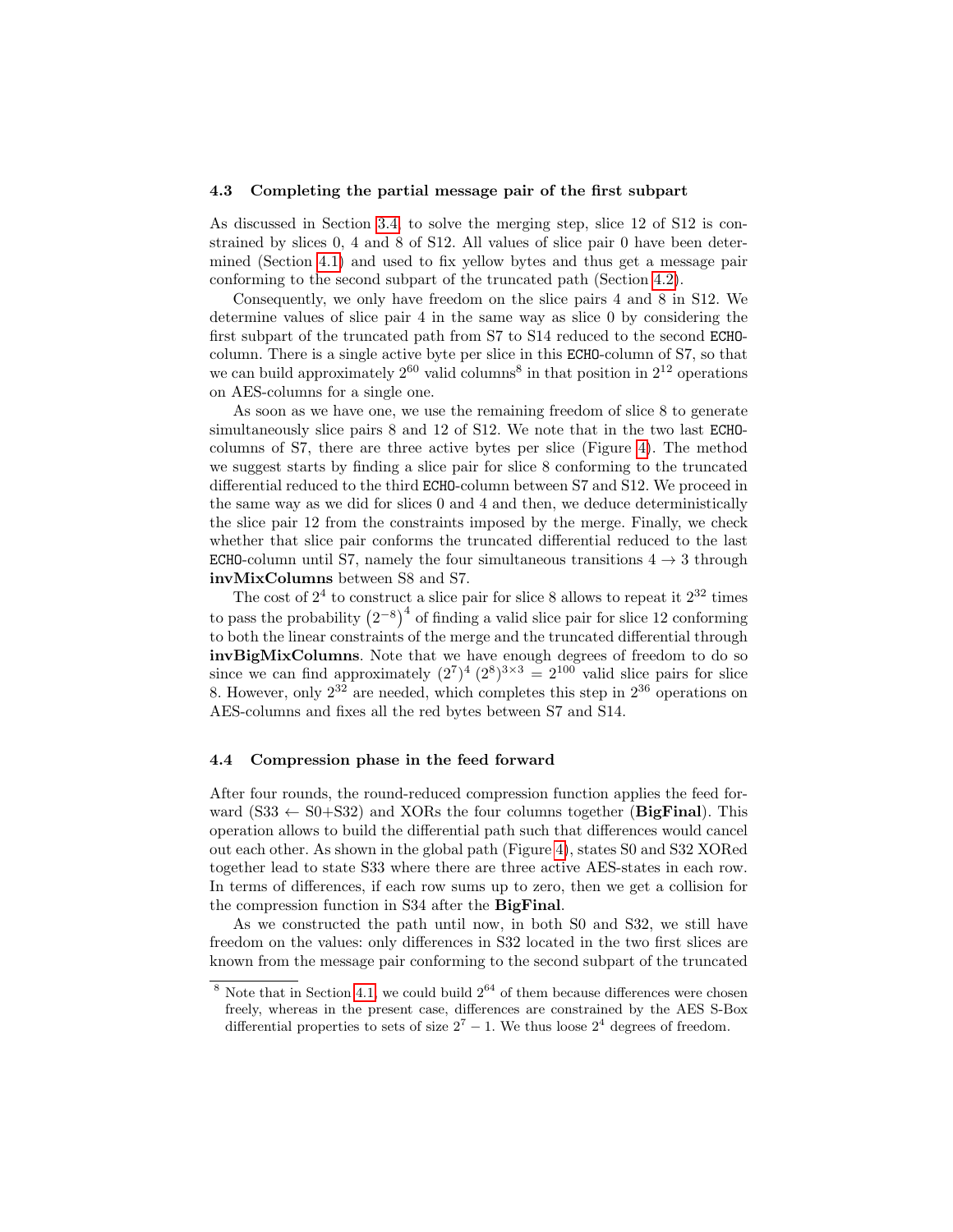path. These differences thus impose constraints on the two other active pair states per row in S0. Namely, for each row r of S0 where active AES states are located in columns  $c_r$  and  $c'_r$ , we have  $\text{SO}[r, c_r] + \text{SO}[r, c'_r] = \text{S32}[r, 0]$ . Additionally, differences in S4 are known by linearly propagating the known differences from S7.

After the feed-forward, we cancel differences of each row independently: we describe the reasoning for an arbitrary row. We want to find paired values in the two active states of the considered row of S0, say  $(A, A')$  and  $(B, B')$ , such that they propagate with correct differences in S4, which are known, and with correct diagonal values (red bytes) in S7 after the MixColumns. In the sequel (Figure [10\)](#page-16-0), we subscript the AES-state A by j to indicate that  $A_j$  is the AESstate A propagated until ECHO-state  $S_i$  with relevant transformations according to Figure [4.](#page-7-0)



<span id="page-16-0"></span>Fig. 10. Propagation of the pairs of AES-states  $(A_i, A'_i)$  and  $(B_i, B'_i)$  in a single ECHO-row in the first round. Non-white bytes represent active bytes; those in S7 (in red) are the known values and differences from the message pair conforming to the first subpart of the truncated path.

The known differences of S4 actually sets the output differences of the Su**perSBox** layer: namely,  $A_4 + A'_4 = \Delta_4$  and  $B_4 + B'_4 = \Delta'_4$ , where  $\Delta_4$  and  $\Delta'_4$ are the known differences in the considered row of S4. The constraint on the known diagonal values in  $A_7$  and  $B_7$  restricts the available freedom in the choice of the AES-columns of  $A_6$  and  $B_6$  (and linearly, to their equivalent  $A'_6$  and  $B'_6$ with diagonal values in  $A'_7$  and  $B'_7$ ) to reach the already-known diagonal values in S7 (red bytes). An alternative way of stating this is: we can construct freely the three first columns of  $(A_4, A'_4)$  and  $(B_4, B'_4)$  and deduce deterministically the fourth ones with the next MixColumns transition, since 4 out of 8 input or output bytes of MixColumns fix the 4 others. Furthermore, this means that if the three first columns of  $A_1$ ,  $A'_1$ ,  $B_1$  and  $B'_1$  are known, then we can learn the values of the remaining columns of S1 (bytes in gray).

We thus search valid input values for the three first **SuperSBoxes** of S1: to do so, we randomize the two differences per AES-column in this state and get valid paired values with probability  $2^{-1}$  in  $2^{18}$  computations with respect to output differences  $\Delta_4$  (Section [3.3\)](#page-6-1). Consequently, we can deduce the differences of the same AES-columns in  $B_1 + B_1'$  to get a zero sum with S32 after the **BigFinal.** This holds with the same  $2^{-1}$  probability, with respect to  $\Delta'_{4}$ . Once we have the three differential transitions for the three first AES-columns of both AES-states, all the corresponding values are then known and we propagate them in  $A_6$ ,  $A'_6$ ,  $B_6$  and  $B'_6$  (black bytes). Since in S7, diagonal values are known, we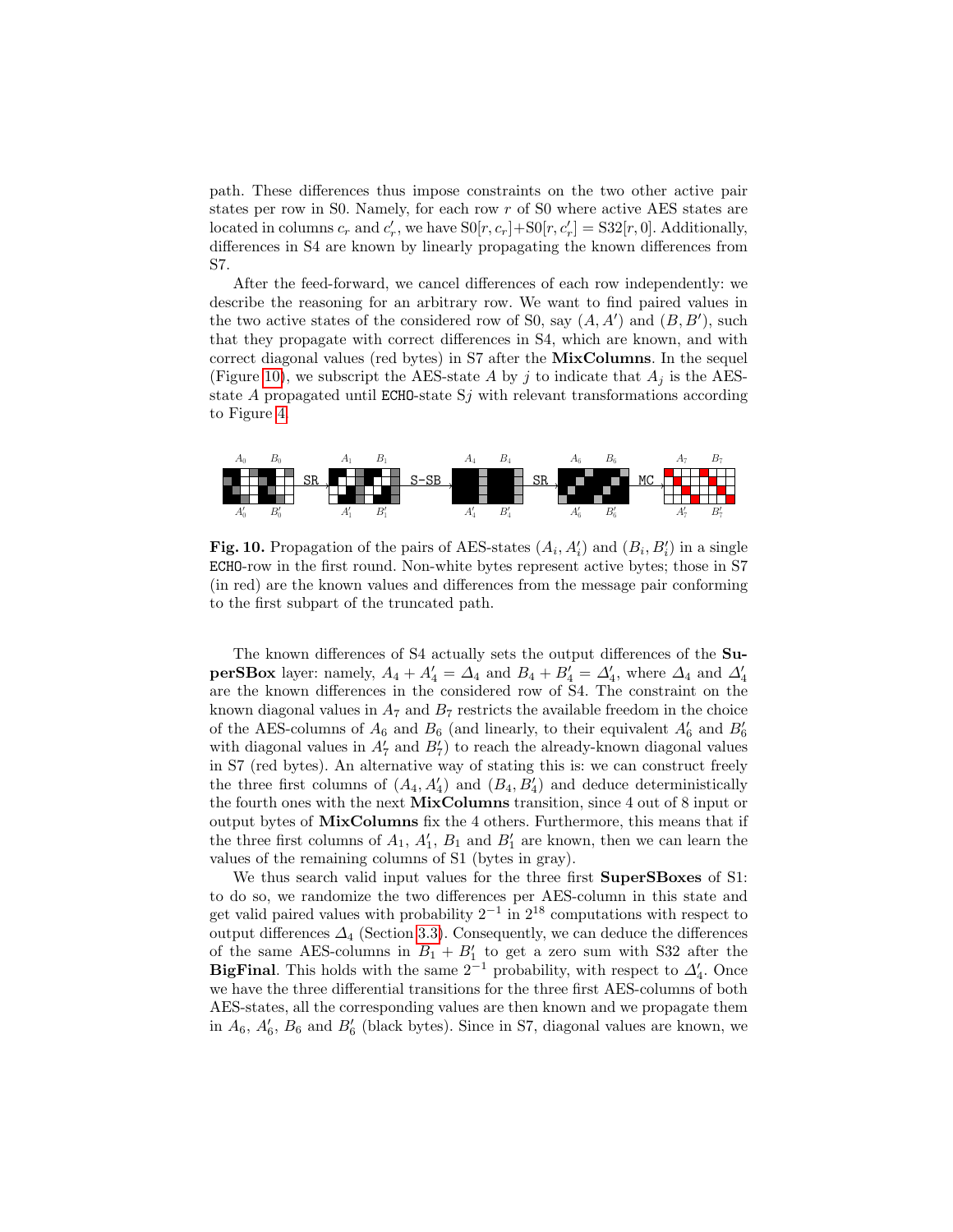deduce the remaining byte of each column in  $A_6$ ,  $A'_6$ ,  $B_6$  and  $B'_6$  (gray) and propagate them backwards until S1.

The final step defines the nature of the attack: to get a collision, we check if those constrained values cancel out in the feed-forward, which holds with probability 2−32. Restarting with new random values in S1 and in parallel on the four rows, we find a collision in  $2^{18} 2^2 2^{32} = 2^{52}$  operations on AES-columns. Indeed, we need to repeat  $2^{32}$  times the search of valid paired input values for the **SuperSBox**, which is done in time  $2^{18}$  and succeeds with probability  $2^{-2}$ .

#### <span id="page-17-0"></span>4.5 Final merging phase

After we have found message pairs following both subparts of the truncated path so that the merge is possible, we need to finalize the attack by merging the two partial solutions.

In practice, this means finding values for each white bytes in the truncated path and in particular, at the second SuperMixColumns transition between S14 and S16. For each of the 16 slices, we get a system of linear equations like [\(1\)](#page-9-0). In each solution set, each variable only depends on 3 others, and not on all the 11 others. This stems from the structured matrix  $M_{SMC}$ . For example, in the first slice, we have:

$$
L_0(x_0, x_3, x_6, x_9) = c_0 \tag{3}
$$

$$
L_1(x_1, x_4, x_7, x_{10}) = c_1 \tag{4}
$$

$$
L_2(x_2, x_5, x_8, x_{11}) = c_2 \tag{5}
$$

where  $L_0$ ,  $L_1$ ,  $L_2$  are linear functions and  $c_0$ ,  $c_1$ ,  $c_2$  constants linearly deduced from the 8 known-values  $a_i$  and  $b_i$ ,  $0 \le i \le 3$ , of the considered system.

In this phase of the merging process, we also need to set white bytes accordingly to the known values in S7 stemming from the feed-forward. We pick random values for unset bytes in S7[1,3] and S7[2,2] (Figure [11\)](#page-17-1), such that all



<span id="page-17-1"></span>Fig. 11. After randomization of states S7[1,3] and S7[2,2], all values of gray bytes are known. Colors show the flow of values in one step of the merging process.

choosing values for gray bytes in S14, we set the values of half of the unknowns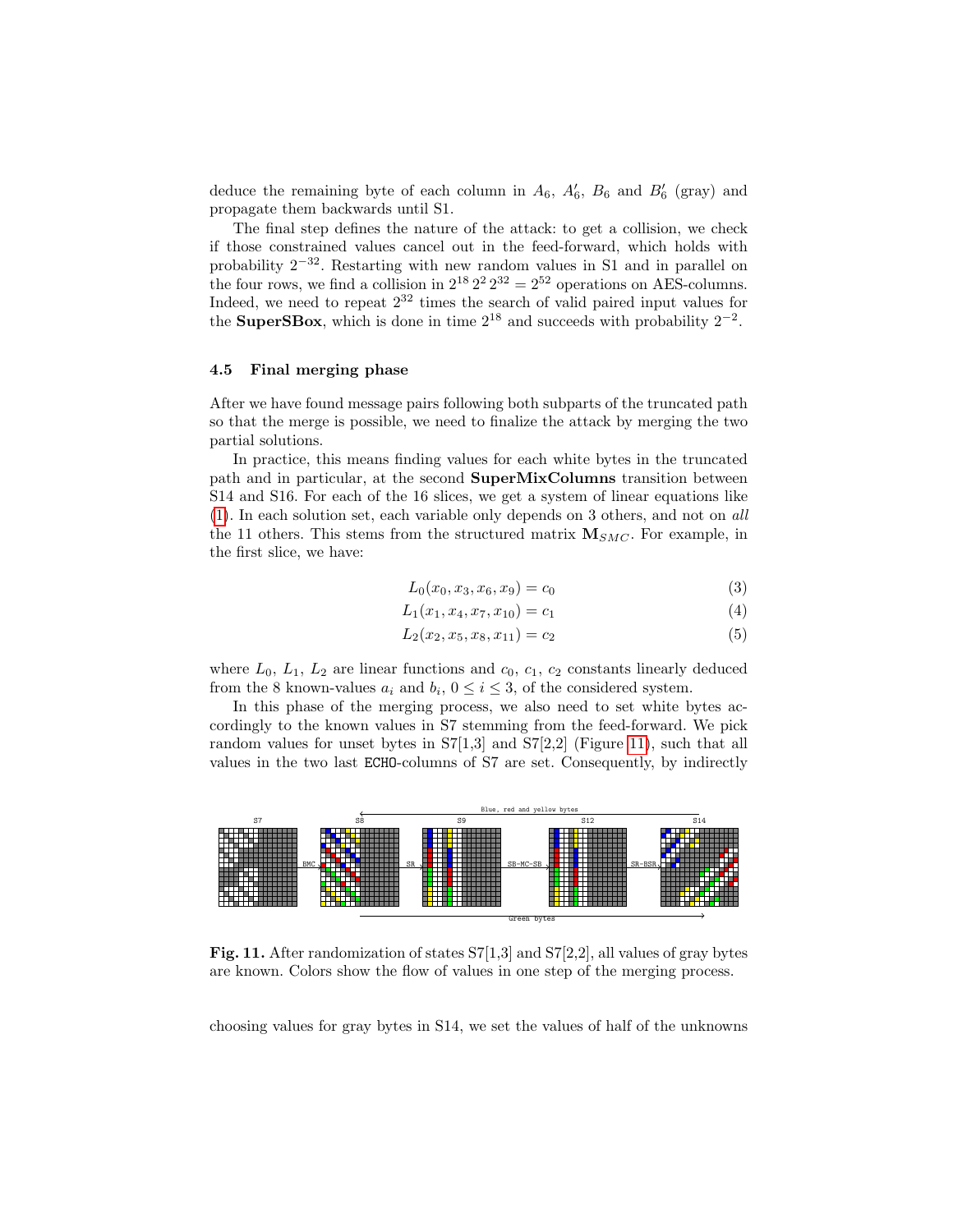per slice. For example, the system for the first slice becomes:

<span id="page-18-3"></span><span id="page-18-2"></span>
$$
L_0'(x_0, x_3) = c_0' \tag{6}
$$

<span id="page-18-4"></span>
$$
L'_1(x_1, x_4) = c'_1 \tag{7}
$$

$$
L_2'(x_2, x_5) = c_2'
$$
 (8)

where  $L'_0, L'_1, L'_2$  are linear functions and  $c'_0, c'_1, c'_2$  some constants.

The three equations  $(6)$ ,  $(7)$ ,  $(8)$  are independent, which allows to do the merge in three steps: one on each pair of slices  $(1, 5)$ ,  $(2, 6)$  and  $(3, 7)$  of S12. Figure [11](#page-17-1) represents in color only the first step, on the slice pair (1, 5) of S12. We show that each of the three steps can be done in  $2^{32}$  computations and detail only the first step.

Because of the dependencies between bytes within a slice in S14, any choice of blue bytes in  $S12[0,0]$  determines blue bytes on  $S12[1,1]$  (and the same for yellow and red bytes, Figure [11\)](#page-17-1). In total, we can choose  $(2^{8\times4})^3 = 2^{96}$  different values for the blue, yellow and red AES-columns of state S12. Since we are dealing with values, we propagate them backwards until S8. The **BigMixColumns** transition from S7 to S8 for these two slices imposes the 8 green values in S8[2,0] and S8[3,1]. Going forwards through the SuperSBox, we deduce green values in S14 and check whether the four pairs of green bytes satisfy the linear constraints in S14, which occur with probability  $(2^{-8})^4 = 2^{-32}$ . We then have to restart with approximately  $2^{32}$  new blue bytes and random yellow and red ones before satisfying the four constraints simultaneously.

After repeating this step for slices  $(2, 6)$  and  $(3, 7)$ , we get a valid message pair that follows all the truncated path of Figure [4.](#page-7-0)

## <span id="page-18-0"></span>5 Conclusion

In this article, we introduce new results on ECHO-256 compression function reduced to four rounds by describing a collision attack. Our result is the first one which does not need to store the large difference distribution table of the SuperSBox, which contributes in making the attack practical. We also prove that the latest results by Schläffer on ECHO are flawed and we suggest a way to correct it in some ways. We also improve the time and space complexity of the attack by taking into account more precisely the available degrees of freedom. We describe as well an efficient way to find paired input values conforming to particular truncated differentials through the SuperSBox where not all input bytes are active. Finally, we validate our claims by implementing a practical variant of the described attack. We believe this work can lead to new attacks: in particular, the collision attack by Schläffer on ECHO-256 might be corrected using our new techniques.

## References

<span id="page-18-1"></span>1. Benadjila, R., Billet, O., Gilbert, H., Macario-Rat, G., Peyrin, T., Robshaw, M., Seurin, Y.: SHA-3 proposal: ECHO. Submission to NIST (updated) (2009)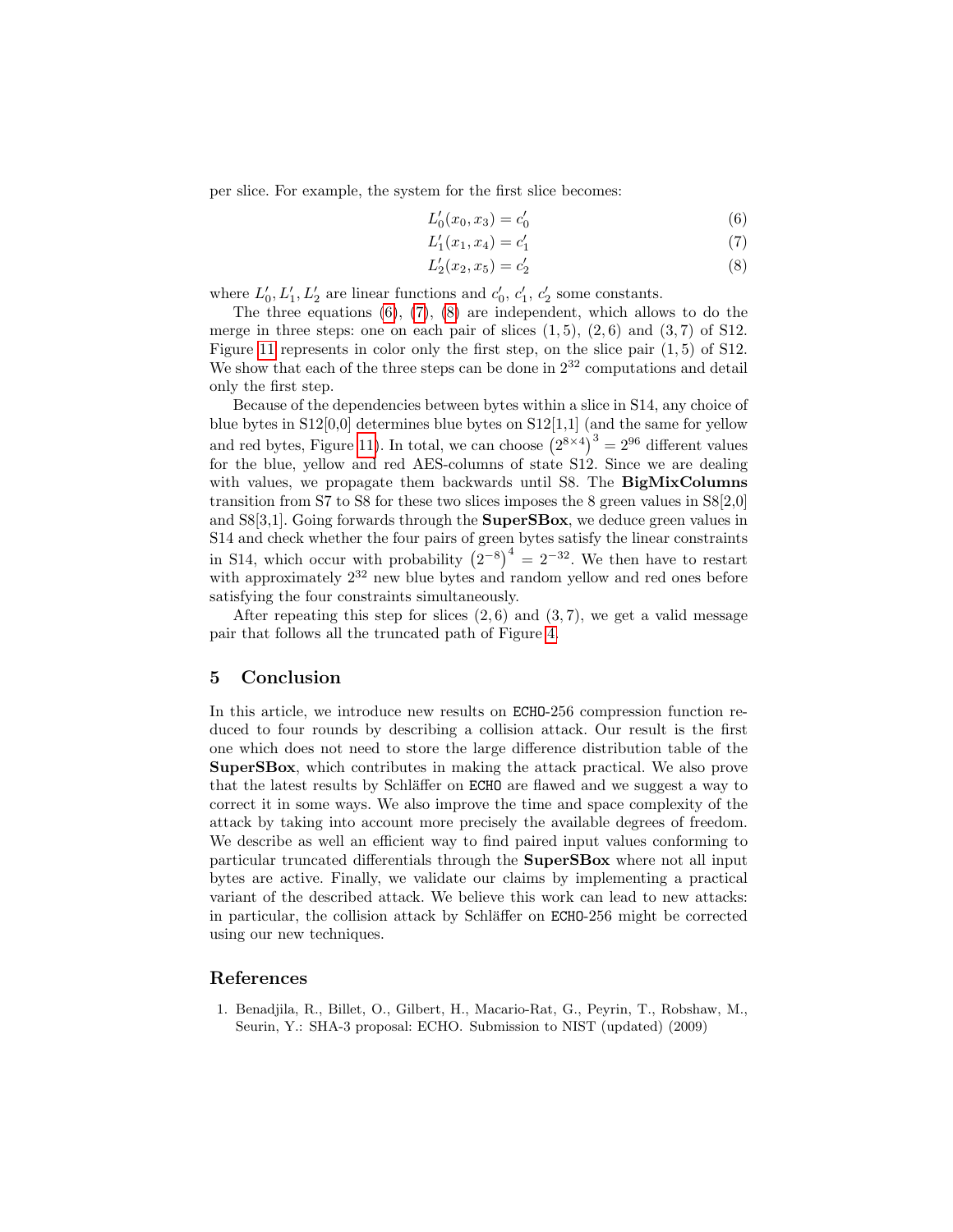- <span id="page-19-1"></span>2. Biham, E., Shamir, A.: Differential Cryptanalysis of DES-like Cryptosystems. In: CRYPTO'91. (1991)
- <span id="page-19-14"></span>3. Gilbert, H., Peyrin, T.: Super-Sbox Cryptanalysis: Improved Attacks for AES-Like Permutations. In Hong, S., Iwata, T., eds.: FSE. Volume 6147 of Lecture Notes in Computer Science., Springer (2010) 365–383
- <span id="page-19-3"></span>4. Knudsen, L.R.: Truncated and higher order differentials. In: Fast Software Encryption - Second International Workshop, Leuven, Belgium, LNCS 1008, Springer-Verlag (1995) 196–211
- <span id="page-19-2"></span>5. Knudsen, L.R., Rijmen, V.: Known-Key Distinguishers for Some Block Ciphers. In Kurosawa, K., ed.: ASIACRYPT. Volume 4833 of Lecture Notes in Computer Science., Springer (2007) 315–324
- <span id="page-19-5"></span>6. Lamberger, M., Mendel, F., Rechberger, C., Rijmen, V., Schläffer, M.: Rebound Distinguishers: Results on the Full Whirlpool Compression Function. In Matsui, M., ed.: Advances in Cryptology – ASIACRYPT 2009, Proceedings. Volume 5912 of Lecture Notes in Computer Science., Springer (2009) 126–143
- <span id="page-19-12"></span>7. Le, T.V., Sparr, R., Wernsdorf, R., Desmedt, Y.: Complementation-Like and Cyclic Properties of AES Round Functions. In Dobbertin, H., Rijmen, V., Sowa, A., eds.: AES Conference. Volume 3373 of Lecture Notes in Computer Science., Springer (2004) 128–141
- <span id="page-19-9"></span>8. Matusiewicz, K., Naya-Plasencia, M., Nikolic, I., Sasaki, Y., Schläffer, M.: Rebound Attack on the Full Lane Compression Function. In Matsui, M., ed.: ASIACRYPT. Volume 5912 of Lecture Notes in Computer Science., Springer (2009) 106–125
- <span id="page-19-7"></span>9. Mendel, F., Peyrin, T., Rechberger, C., Schläffer, M.: Improved Cryptanalysis of the Reduced Grøstl Compression Function, ECHO Permutation and AES Block Cipher. In Jacobson Jr., M.J., Rijmen, V., Safavi-Naini, R., eds.: SAC 2009, Proceedings. Volume 5867 of Lecture Notes in Computer Science., Springer (2009) 16–35
- <span id="page-19-6"></span>10. Mendel, F., Rechberger, C., Schläffer, M., Thomsen, S.S.: The Rebound Attack: Cryptanalysis of Reduced Whirlpool and Grøstl. In Dunkelman, O., ed.: Fast Software Encryption 2009, Proceedings. Volume 5665 of Lecture Notes in Computer Science., Springer (2009) 260–276
- <span id="page-19-13"></span>11. National Institute for Science, Technology (NIST): Advanced E.D.F.- G.D.F.ncryption Standard (FIPS PUB 197) (November 2001) [http://www.csrc.](http://www.csrc.nist.gov/publications/fips/fips197/fips-197.pdf) [nist.gov/publications/fips/fips197/fips-197.pdf](http://www.csrc.nist.gov/publications/fips/fips197/fips-197.pdf).
- <span id="page-19-0"></span>12. National Institute of Standards, Technology: Announcing Request for Candidate Algorithm Nominations for a New Cryptographic Hash Algorithm (SHA-3) Family. Technical report, DEPARTMENT OF COMMERCE (November 2007)
- <span id="page-19-4"></span>13. Peyrin, T.: Cryptanalysis of Grindahl. In Kurosawa, K., ed.: Advances in Cryptology – ASIACRYPT 2007, Proceedings. Volume 4833 of Lecture Notes in Computer Science., Springer (2007) 551–567
- <span id="page-19-11"></span>14. Peyrin, T.: Improved Differential Attacks for ECHO and Grøstl. In Rabin, T., ed.: CRYPTO. Volume 6223 of Lecture Notes in Computer Science., Springer (2010) 370–392
- <span id="page-19-15"></span>15. Peyrin, T.: Improved Differential Attacks for ECHO and Grøstl. In Rabin, T., ed.: Advances in Cryptology – CRYPTO 2010. Volume 6223 of Lecture Notes in Computer Science. Springer Berlin / Heidelberg (2010) 370–392
- <span id="page-19-10"></span>16. Sasaki, Y., Li, Y., Wang, L., Sakiyama, K., Ohta, K.: Non-full-active Super-Sbox Analysis: Applications to ECHO and Grøstl. In Abe, M., ed.: ASIACRYPT. Volume 6477 of Lecture Notes in Computer Science., Springer (2010) 38–55
- <span id="page-19-8"></span>17. Schläffer, M.: Subspace Distinguisher for  $5/8$  Rounds of the ECHO-256 Hash Function. (2010) To appear in Selected Areas in Cryptography 2010, Proceedings.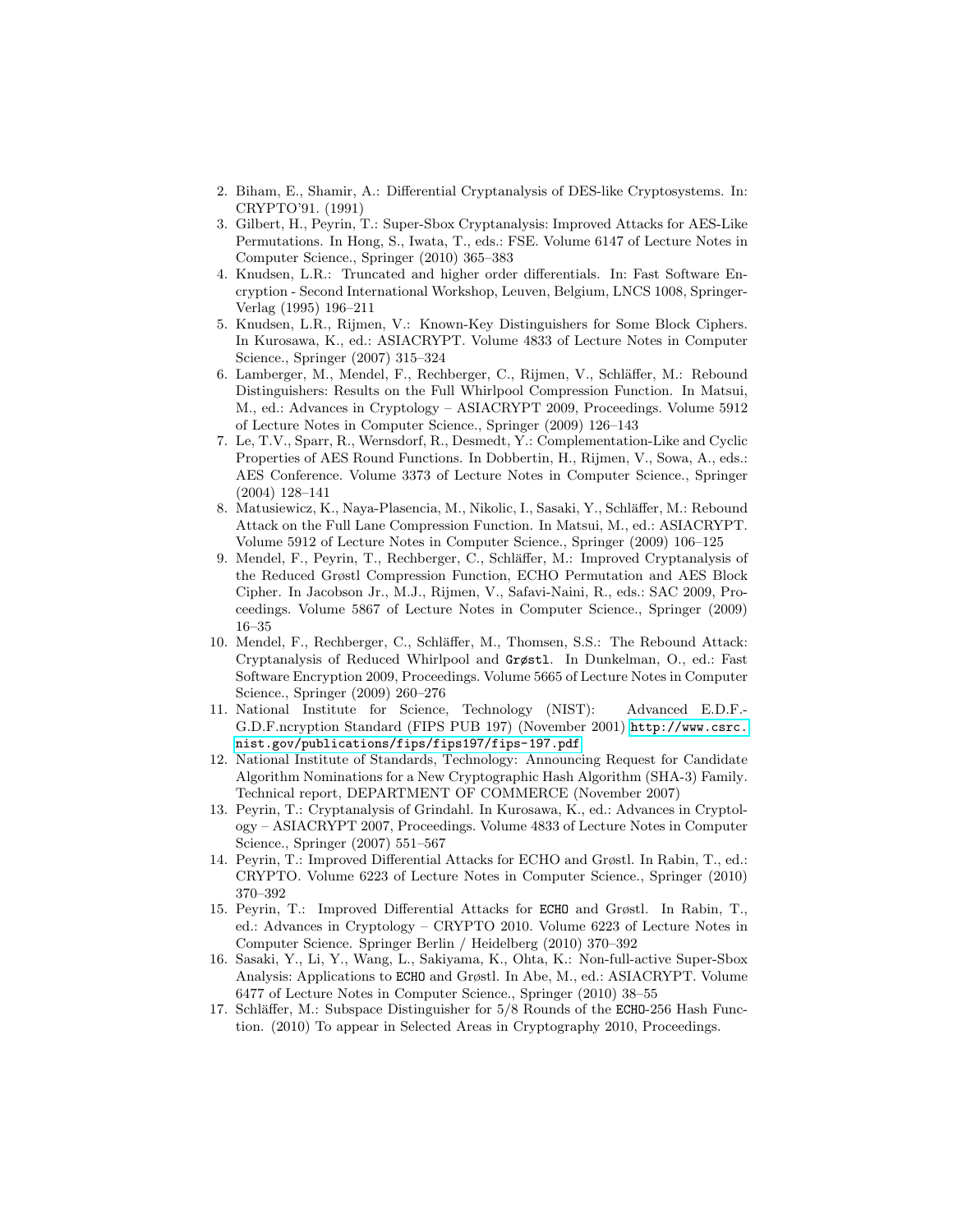- <span id="page-20-0"></span>18. Wang, X., Lai, X., Feng, D., Chen, H., Yu, X.: Cryptanalysis of the Hash Functions MD4 and RIPEMD. In Cramer, R., ed.: Advances in Cryptology – EUROCRYPT 2005, Proceedings. Volume 3494 of Lecture Notes in Computer Science., Springer (2005) 1–18
- <span id="page-20-1"></span>19. Wang, X., Yin, Y.L., Yu, H.: Finding Collisions in the Full SHA-1. In Shoup, V., ed.: Advances in Cryptology – CRYPTO 2005, Proceedings. Volume 3621 of Lecture Notes in Computer Science., Springer (2005) 17–36
- <span id="page-20-2"></span>20. Wang, X., Yu, H.: How to Break MD5 and Other Hash Functions. In Cramer, R., ed.: Advances in Cryptology – EUROCRYPT 2005, Proceedings. Volume 3494 of Lecture Notes in Computer Science., Springer (2005) 19–35
- <span id="page-20-3"></span>21. Wang, X., Yu, H., Yin, Y.L.: Efficient Collision Search Attacks on SHA-0. In Shoup, V., ed.: Advances in Cryptology – CRYPTO 2005, Proceedings. Volume 3621 of Lecture Notes in Computer Science., Springer (2005) 1–16

# <span id="page-20-4"></span>A Merging process in detail

An instance of the problem to solve is the following: given  $a_0, a_1, a_2, a_3, b_0, b_1$ ,  $b_2, b_3 \in \text{GF } (2^8)$ , find  $x_0, x_1, x_2, x_3, x_4, x_5, x_6, x_7, x_8, x_9, x_{10}, x_{11} \in \text{GF } (2^8)$ such that:

 $\mathbf{M_{SMC}} \begin{bmatrix} a_0 & x_0 & x_1 & x_2 & a_1 & x_3 & x_4 & x_5 & a_2 & x_6 & x_7 & x_8 & a_3 & x_9 & x_{10} & x_{11} \end{bmatrix}^\mathrm{T}$ = (9)  $\begin{bmatrix} b_0 & b_1 & b_2 & b_3 & * & * & * & * & * & * & * & * & * \end{bmatrix}^T$ 

where  $*$  is any value in GF  $(2^8)$ . Since we are only interested in the four first output values (the problem is similar for others slices), we do not take into consideration the lines other than the four first ones. Let  $M_{SMC}|_{0,1,2,3}$  be that matrix. The system to be solved can be rewritten as  $(\mathbf{M_{SMC}}|_{0,1,2,3}^{j})$  is the matrix composed of rows  $0, 1, 2, 3$  and column j from  $M_{SMC}$ ):

$$
\mathbf{M}_{\mathbf{SMC}}\Big|_{0,1,2,3}^{1,2,3,5,6,7,9,10,11,13,14,15} \left[ x_0 \ x_1 \ x_2 \ x_3 \ x_4 \ x_5 \ x_6 \ x_7 \ x_8 \ x_9 \ x_{10} \ x_{11} \right]^{T} =
$$
\n
$$
\mathbf{M}_{\mathbf{SMC}}\Big|_{0,1,2,3}^{0,4,8,12} \begin{bmatrix} a_0 \\ a_1 \\ a_2 \\ a_3 \end{bmatrix} + \begin{bmatrix} b_0 \\ b_1 \\ b_2 \\ b_3 \end{bmatrix}
$$
\n
$$
(10)
$$

Now, we make the assumption that at least one solution to the problem exists. This means that the right-hand side of [\(10\)](#page-20-5) lies in the image of the matrix  $M_{SMC}|_{0,1,2,3}^{1,2,3,5,6,7,9,10,11,13,14,15}$  from the left-hand side. Because the matrix  $M_{SMC}$  is a Kronecker product of M with itself,  $M_{SMC}|_{0,1,2,3}^{1,2,3,5,6,7,9,10,11,13,14,15}$ ,  $M_{\text{SMC}}|_{0,1,2,3}^{9,10,11,13,14,15}$  and  $M_{\text{SMC}}|_{0,1,2,3}^{1,2,3,5,6,7}$  share the same image, described by:

<span id="page-20-5"></span>
$$
S_0 = \left\{ \begin{array}{c} [t_0, t_1, t_2, L(t_0, t_1, t_2)], t_0, t_1, t_2 \in \text{GF}(2^8) \end{array} \right\} \tag{11}
$$